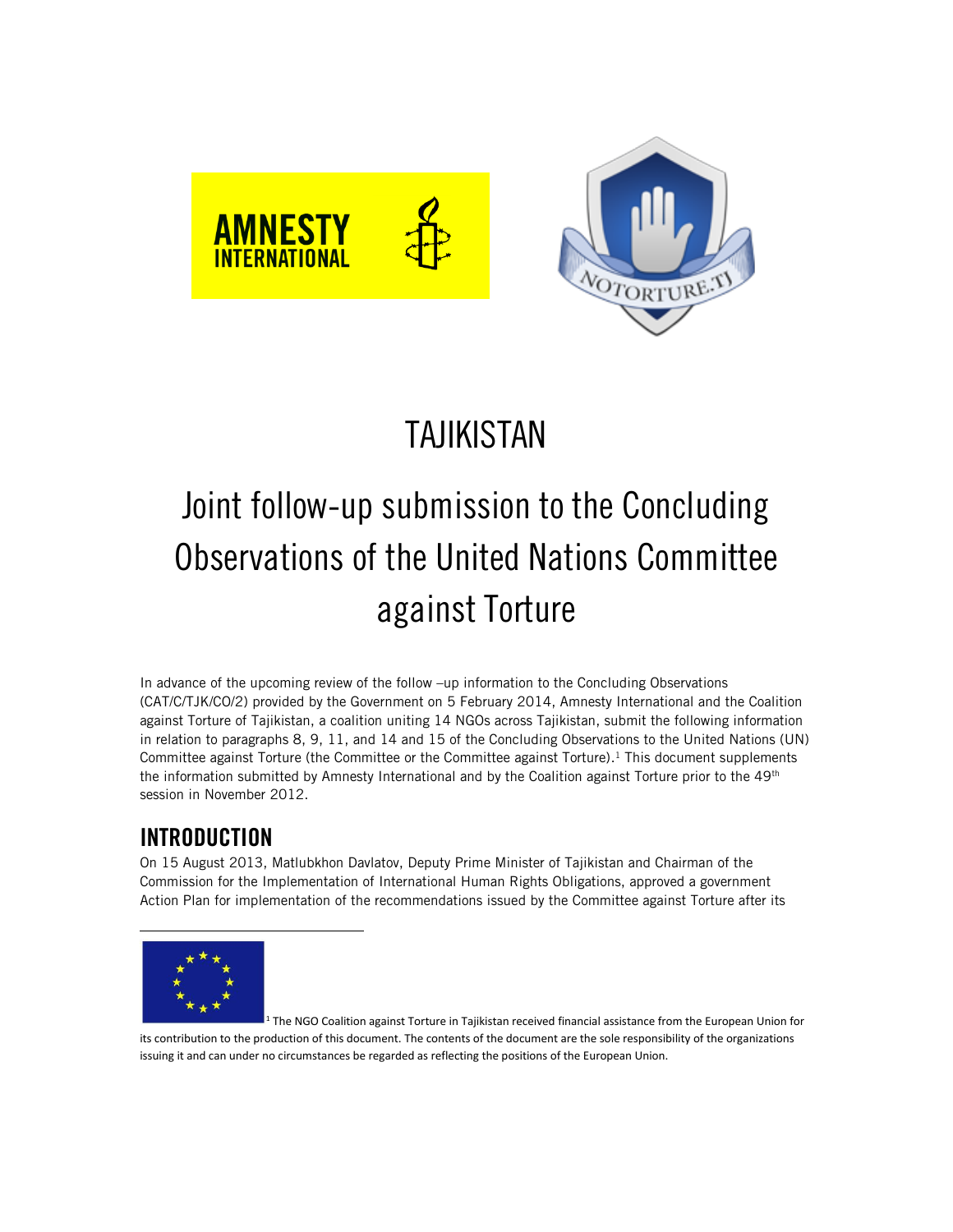Joint follow-up submission to the Concluding Observations of the United Nations Committee against Torture (CAT/ C/ TJK/ CO/ 2)

review of Tajikistan in November 2012 and the recommendations made by the Special Rapporteur on torture and other cruel, inhuman or degrading treatment or punishment (hereafter the Special Rapporteur on Torture) during his visit to Tajikistan in May 2012 (A/HRC/22/53.Add.1). The Action Plan foresees a series of actions purportedly intended to ensure the implementation of these recommendations and provides details of timelines and the authorities responsible for implementation.

While noting this positive development, Amnesty International and the Coalition against Torture regret that Tajikistani civil society organizations were not involved in drawing up the Action Plan and that the comments and recommendations the Coalition against Torture sent to the authorities were not reflected in the final document.

Regrettably, the Action plan does not provide clear indicators which would allow for implementation to be measured or assessed. For example, the plan proposes measures such as "studying the possibility of" and "analysis of the necessity of developing and implementing" and does not refer to concrete activities to implement the recommendations made by the Committee against Torture. State representatives report that working groups have been set up for the implementation of the recommendations, but civil society in Tajikistan has not been informed about the composition and focus of these working groups. Annex 1 to this document contains a comparative table of the Committee's recommendations and how these have been or fail to be included in the Action Plan.

# **MAIN SUBJECTS OF CONCERN**

### **1. LACK OF FUNDAMENTAL LEGAL SAFEGUARDS** (Paragraph 8 of CAT/C/TJK/CO/2)

### **1.1 Amend the CPC to ensure that arrest starts from the moment of** *de facto* **apprehension**

The Criminal Procedural Code (CPC) was not amended in this respect during the reporting period. Although the term "*de facto* apprehension/detention" (фактическое задержание) was included in a Decision of the Plenum of the Supreme Court, it was principally directed at judges rather than law enforcement officials.

In its follow-up report to the Committee against Torture the Tajikistani government reports<sup>i</sup> that Article 94 of the CPC provides that the time of *de facto* detention is recorded to the minute in the official report on detention (detention *protocol*). However, the main shortcoming of the CPC remains its failure to define the precise moment when a person is considered to be detained. Article 91 of the CPC states that the detention of a person "consists of taking him to [the premises of] a criminal prosecution body of temporary custody in special areas defined by law and this Code." Human rights defenders and lawyers report that law enforcement officers often consider that detention begins only once it is officially registered, which happens after the detainee is delivered to a place of temporary custody. Until a person who has been apprehended on suspicion of having committed a crime is officially registered with the procedural status of suspect, he or she is not entitled to any procedural rights such as access to medical or legal assistance, to notify family members or have them notified, to be informed of these and other rights.

According to reports received by Amnesty International and the Coalition against Torture the risk of torture and other ill-treatment remains highest during the first few hours following apprehension, before the detention *protocol* is completed.

An additional concern is that the CPC fails to specify a time frame within which law enforcement officers must take a person to a detention facility. Amnesty International and the Coalition against Torture are concerned that the current system allows for routine arbitrary detention for periods at the discretion of the detaining authorities. In practice, this period of unacknowledged custody may last from several hours up to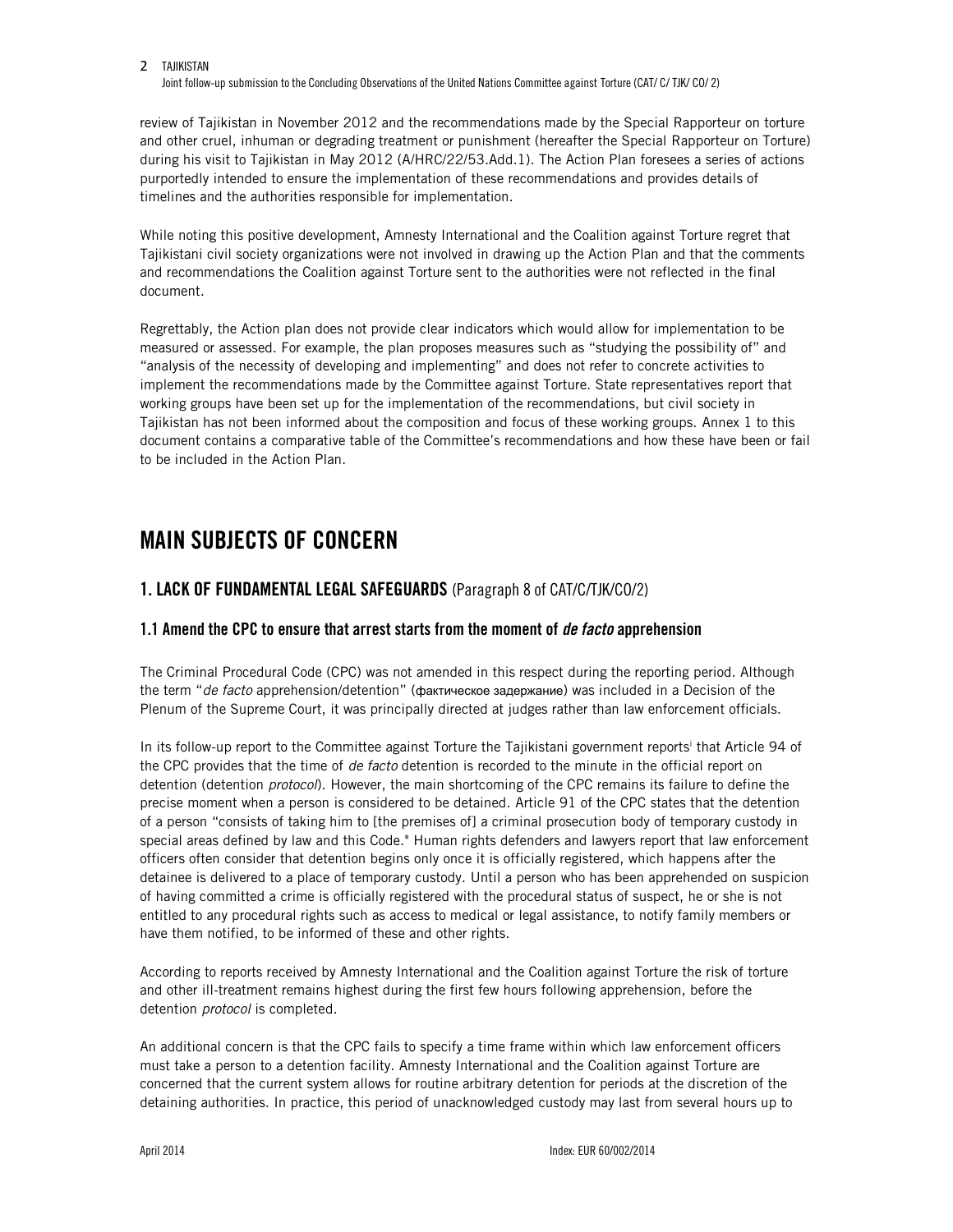three days.

The practice of using arrest for administrative offences as a cover for remand for the purpose of unofficial criminal investigations continues in Tajikistan. There are reports of police allegedly apprehending people for administrative offences as a pretext for keeping them in custody for five to 15 days (Code of Administrative Violations Article 479.1 "disobeying a legal instruction given by police officer"), during which police officers allegedly "obtain information" or "confessions" which are used as the basis for opening criminal cases. A person in such form of administrative detention is not protected by procedural guarantees such as the right to see a lawyer. These forms of detention were used in the case of Umed Tojiev and also many of those arrested in the "53 Istravshantsi" case. (See Page 8)

In its follow-up report to the Committee against Torture<sup>ii</sup>, the Tajikistani government refers in paragraphs 10 and 14 to legislative measures taken to strengthen the guarantees provided to detainees, including the joint order "On Detention" of 24 October 2012 issued by the Office of the General Prosecutor, the Ministry of Justice (MoJ) and leaders of all law enforcement agencies in Tajikistan. However, this document is for internal use only and is not publicly available. Indeed, not even all law enforcement bodies reportedly have access to this document. In general, civil society, lawyers and the public face serious difficulties in obtaining information in the field of criminal justice. Documents such as instructions (e.g. "On Detention"), provisions (e.g. "On detention procedures") and guidelines are not made publicly available. When members of the Coalition against Torture requested such documents from the authorities in 2013 they were told either that the documents are "for official use only"; or that there were limited printed copies available or were referred to other ministries which then referred them on to others.

Despite requests for information on existing procedures and regulations from lawyers and NGOs, the Main Directorate for the Implementation of Criminal Punishment (GUIUN), Prosecutor's offices, Military Units, the Ministry of Internal Affairs (MIA), Courts and the Ministry of Health all restricted the provision of information on torture related issues. In the majority of cases the authorities refused to provide the information without giving any explanations for the refusal, or else said that the time limit had expired for the provision of information or that the information was classified and not for public use. Internal documents were the most difficult to obtain, archive documents and draft laws and regulations were slightly easier. Much of the information provided by the authorities was subsequently found by the NGOs or lawyers to be either incomplete or unreliable. It is important that all information governing the treatment of detainees and their rights should be publicly available and not restricted "for internal use" as such information is key to protecting the rights of detainees.<sup>iii</sup>

#### **1.2 Ensuring and strengthening access to lawyers for persons detained**

#### **Problems with access to legal counsel:**

Amnesty International and the Coalition against Torture are concerned that despite legislative changes there are still serious problems with timely access to legal counsel for detainees in temporary detention facilities (IVS) and pre-trial detention facilities (SIZO) in Tajikistan, and also in some cases in other detention facilities. By law,<sup>iv</sup> detainees are entitled to consult with a lawyer of their choice as soon as they are detained. In practice however police investigators can deny lawyers' access to their clients for days. Sometimes lawyers report first seeing their clients at remand hearings.

In its answer to the Committee against Torture, the Tajikistani government reports that the CPC provides in Article 16.7 for prisoners to use the services of lawyers or others qualified to provide legal assistance. $v$ However, Amnesty International and the Coalition against Torture would like to stress certain restrictions encountered by lawyers in practice when trying to see clients in both pre-trial detention and in prisons in Tajikistan.

By law, access to SIZOs, run by the GUIUN of the Ministry of Justice, for lawyers is possible upon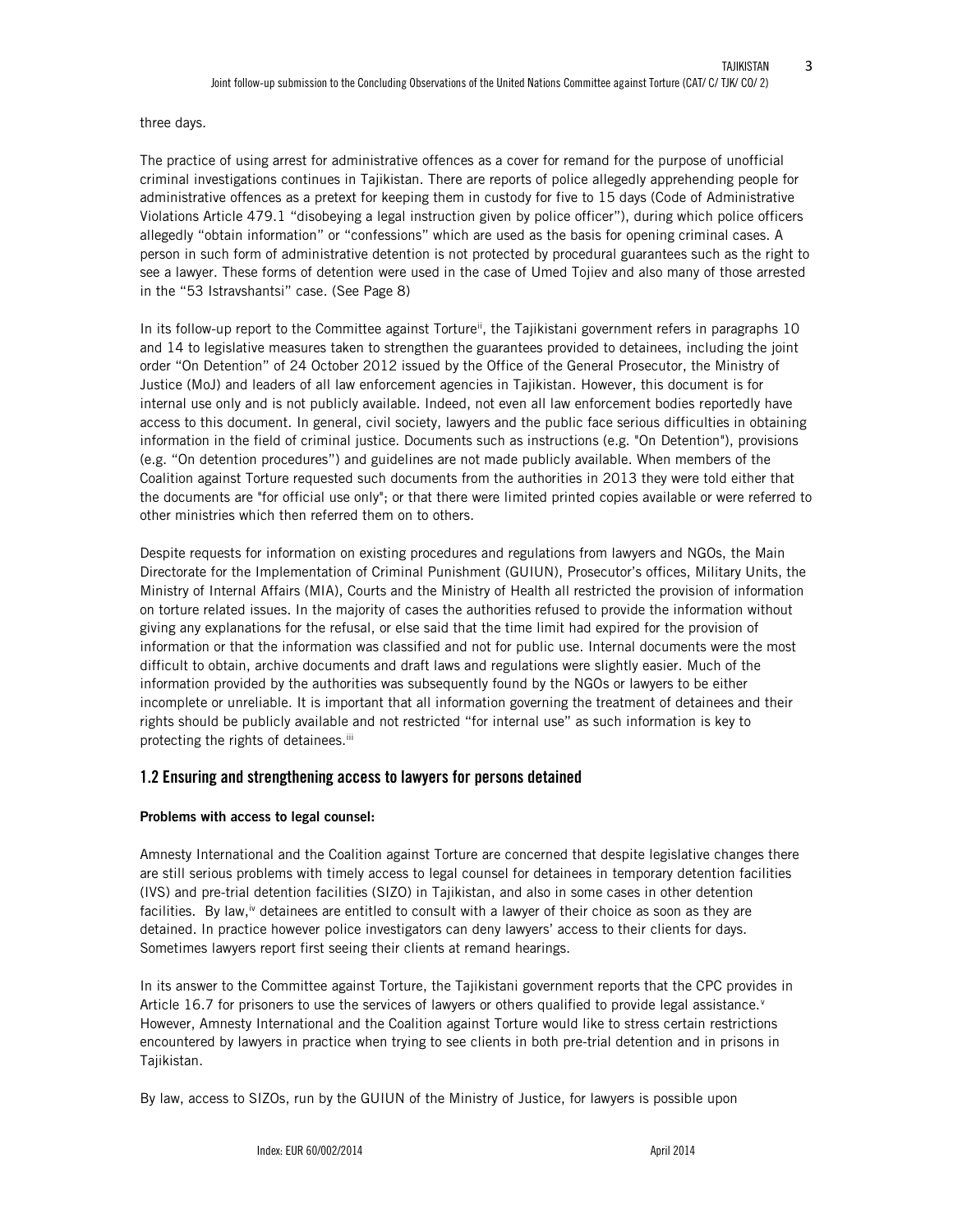Joint follow-up submission to the Concluding Observations of the United Nations Committee against Torture (CAT/ C/ TJK/ CO/ 2)

presentation of a legal license (a permit issued by the Collegiate of Lawyers) and a warrant testifying that the lawyer is a representative in the criminal case to the investigator. However, in some cases lawyers are being prevented from seeing their clients until the police investigator sends confirmation to the SIZO administration certifying that the lawyer is involved in the specific criminal case. In addition, human rights defenders have received information that prison wardens sometimes also require lawyers to show additional permits allowing them to see a client in prison (in addition to the main warrant testifying that the lawyer is a representative in the criminal case).

For example, on 3 August 2012, lawyers Sergey Romanov and Abdulrahmon Sharipov repeatedly requested to meet with their client, Ismatullo Dodoev (case of "53 Istravshantsi", see page 8 for more information), who was sentenced to life imprisonment under Criminal Code Articles 187.2 (participation in a criminal organization), Article 306 (violent seizure of power) and Article 195.3 (illegal buying, selling, possession, transportation of weapons and explosives) and was being held in SIZO No. 1 in Dushanbe while he appealed against his sentence. However, penitentiary administration officers required the lawyers to present a letter from the Supreme Court which was reviewing his appeal. When the letter was presented, the head of the SIZO still refused to allow the lawyers to see the client and referred to the directive of the Head of the GUIUN requiring permission to be obtained from the GUIUN, in contradiction of Tajikistani law. On 4 August 2012, the lawyers lodged a complaint about the actions of the Head of SIZO No. 1, but the family withdrew the complaint when the Supreme Court ruled to reduce Ismatullo Dodoev's sentence from life imprisonment to 30 years imprisonment.

Members of the Coalition against Torture have made repeated requests for information about the internal regulations of the SIZO but have received no response.

In temporary detention facilities, (IVS), undisclosed internal directives of the Ministry of Internal Affairs which regulate communication between defence lawyers and detainees are reported to be in contravention of the right to prompt access to a lawyer of one's choice. For example, lawyers in Spitamensky and Isfara districts of Sughd region report that permission to meet detainees is currently only given by the head of the Department of MIA of the district, causing delays in lawyers being able to see their clients.

Access to lawyers is a particular problem in facilities run by the State Committee for National Security (SCNS). For example in response to a survey carried out by the NGO Human Rights Centre in 2013 lawyers from Khujand, Kanibadam, Bobojan Gafurovsky, Spitamensky and Matchinsky districts of Soghd region and from Dushanbe reported that criminal case investigators continue to try to avoid granting lawyers permission to see detainees held in SCNS detention facilities. They instead issue one-time permits for visits meaning that each time lawyers wish to see their clients,<sup>vi</sup> they are obliged to wait outside the main SCNS building to obtain a permit before each visit.

#### **Other concerns relating to the access to lawyers and the role of lawyers include:**

- continuing reports of representatives of the MIA taking detainees outside detention facilities (IVS or SIZO) to take part in investigations without prior notice and without detainees' defence lawyers being present;
- **Figure 1** reports of state harassment of defence lawyers in cases involving allegations of torture or other illtreatment where lawyers are made to sign non-disclosure agreements about details of the investigation. In high profile cases or cases of public interest, court hearings are often held in closed session and defence lawyers are not able to make statements about alleged human rights violations which have occurred during detention pending investigations for fear of prosecution for "disclosure";
- serious concern that the draft law "Ob advokature" (On Lawyers), currently under review by a Working Group "On developing draft legislation "Ob advokature"", set up by the Presidential administration and the Ministry of Justice, contains provisions which threaten to undermine the independence of lawyers by putting the Ministry of Justice in charge of the Qualification Commission which issues and withdraws lawyers' licences. This provision and another provision in the draft law which requires practising lawyers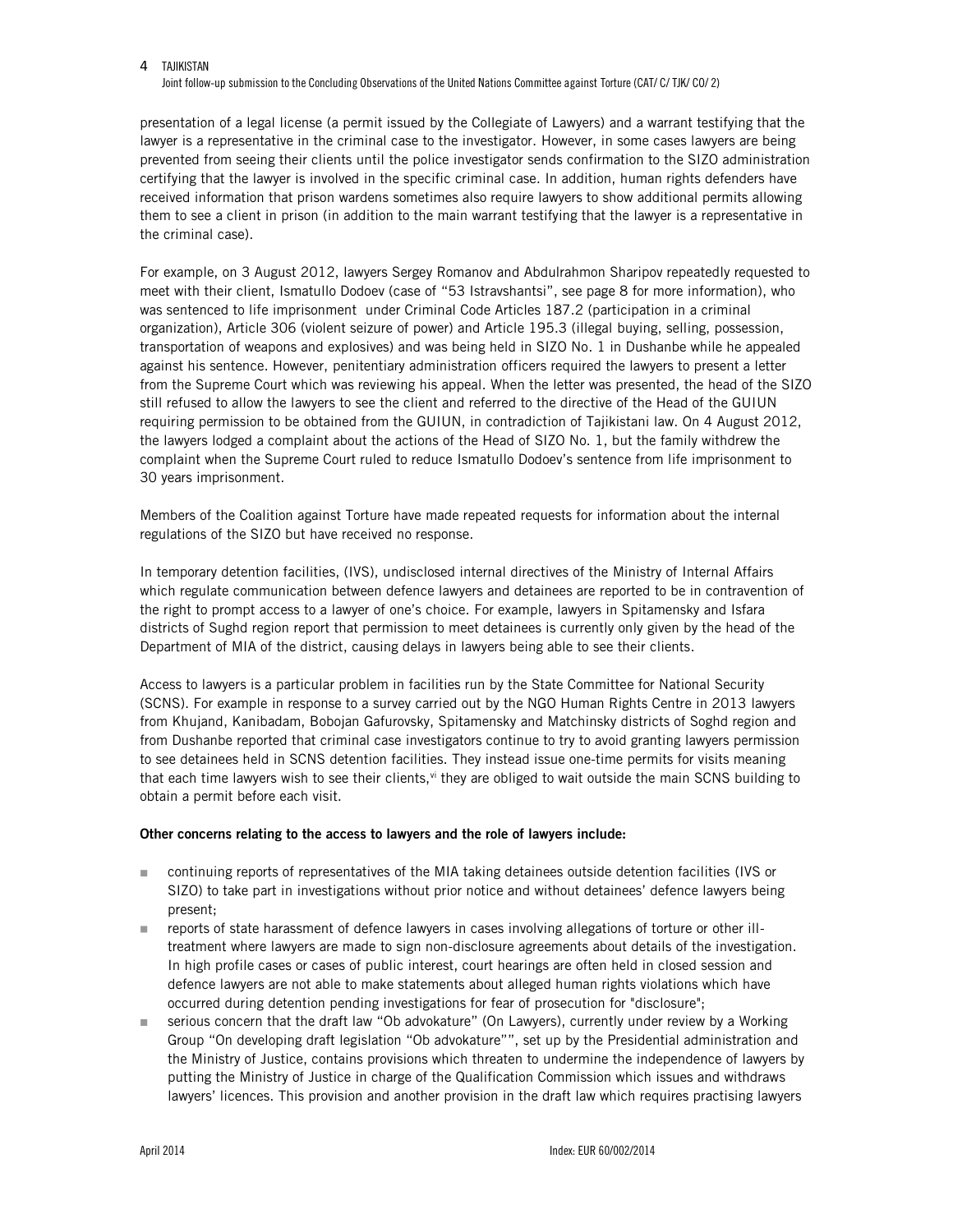to re-qualify under the terms of the new law risks rendering lawyers more vulnerable to administrative controls by the authorities and facilitating the revoking of licences for political or other arbitrary reasons. It is expected that the draft law will be sent for Parliamentary review in April 2014.

### **1.3 Excessive use of pre-trial detention**

Excessive use of pre-trial detention in Tajikistan is an ongoing concern. Tajikistan's laws allow for alternative pre-trial measures to detention, such as bail or house arrest, but these are not often used in practice. Article 112, of the Criminal Procedural Code stipulates that pre-trial detention during investigations should not exceed 18 months; thereafter, once a case is sent to court the period of detention can last for a maximum of 12 months (CPC, Article 289). However, a problem arises if the court sends the case back for further investigation, as in such cases the time taken for further investigations falls outside either of these stipulated maximum periods, with the result that the total period spent in pre-trial detention can exceed the maximum stipulated under the CPC. For example in the case of Suhrob Gafurov (case of "53 Istravshantsi") the criminal case was sent for additional investigation and he has remained in detention for two and a half years without an official court decision to prolong his detention.

# **THE CASE OF SUHROB GAFUROV** (CASE RELATED TO "53 ISTRAVSHANTSI" SEE PAGE 8)

Suhrob Gafurov was held in pre-trial detention in Khujand SIZO No. 2 in Sughd region for seventeen months without a court order. He was first detained on 19 February 2011 in connection with charges of failure to report a crime and concealment (Criminal Code, Article 347.2). He was held in SIZO No. 2, Khujand from 21 February 2011. On 23 December 2011 the Collegium of Criminal Cases of Sughd Regional Court returned the case for further investigation. However the letter requesting further investigations was only sent to the Sughd Regional Department of the SCNS on 10 May 2013. On 30 May 2013 Khujand court ruled to backdate the extension by five months of the pre-trial detention period meaning it ended on 30 June 2013.

Suhrob Gafurov's relatives lodged a complaint with the Prosecutor General's Office, after which the case against Suhrob Gafurov was reclassified under Article 187.2 (organization of a criminal group).

On 27 September 2013 (i.e. two years and nine months after the verdict on the case of "53 Istravshantsi"), the case was considered in a closed court hearing in Prison No. 2 run by the Main Directorate for the Implementation of Criminal Punishment under the Ministry of Justice (GUIUN). Suhrob Gafurov was accused of organizing a criminal group and he partially admitted his guilt. Although Suhrob Gafurov had repeatedly made statements about torture and other ill-treatment earlier in the preliminary investigations and to his lawyer, during the court hearing he retracted these statements and claimed he had not been tortured or otherwise ill-treated.

The court took into account that the Suhrob Gafurov had committed the crime before the adoption of the Law No. 764 "On Amnesty" of 20 August 2011, and reduced the sentence by two years. It found him guilty of organizing a criminal group (Article 187.2) and applied Article 63 of the Criminal Code which allows for lighter sentences than foreseen for the offence, sentencing Suhrob Gafurov to six years in a maximum security prison.

The court issued a separate ruling against the Senior Investigator of Sughd Regional SCNS for violation of the time limits of pretrial detention and sent it to the Head of Sughd Regional SCNS for consideration and a requirement to provide information within a month. However, Sughd Regional SCNS has not yet provided any information to the court.

### **1.4 Allegations of Torture and ill-treatment** (Paragraph 9 of CAT/C/TJK/CO/2)

#### **Torture and other ill-treatment in connection with national security concerns**

Amnesty International and the Coalition against Torture are concerned that human rights in Tajikistan are frequently violated in the pursuit of groups perceived as a threat to national security, and that people are caught up in arbitrary clampdown operations. Amnesty International's research indicates that particular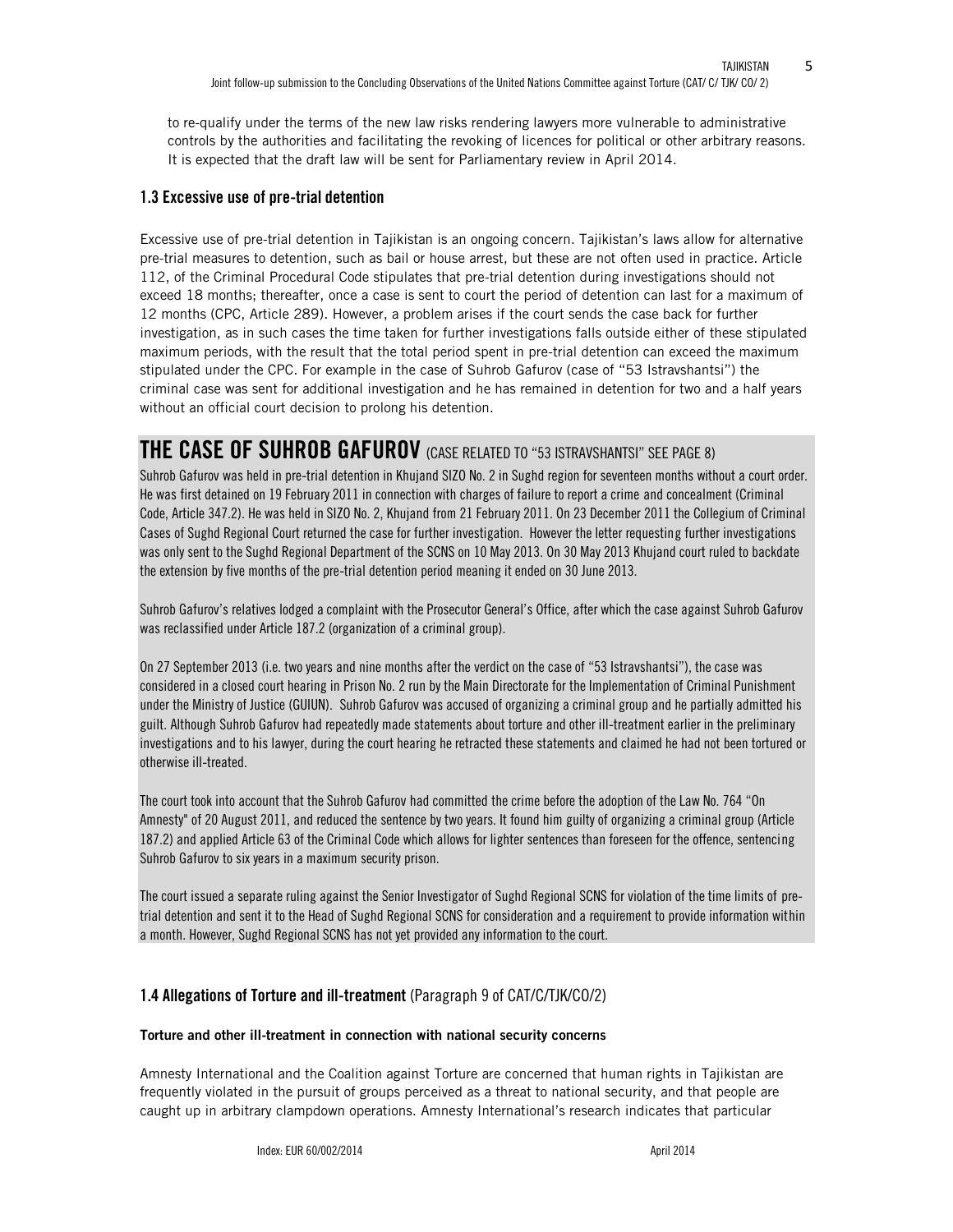Joint follow-up submission to the Concluding Observations of the United Nations Committee against Torture (CAT/ C/ TJK/ CO/ 2)

targets are religious movements and Islamist groups or parties, and that people accused of being Islamist extremists are at particular risk of torture and other ill-treatment in Tajikistan.

Practices of *incommunicado* detention, lack of safeguards against torture and other ill-treatment continue to be reported in cases which the Tajikistani authorities claim are related to national security concerns.

In the vast majority of national security related cases the organizations note lack of impartial investigations into complaints about torture and other ill-treatment and impunity for the officials concerned.

# **DEATH IN CUSTODY OF UMED TOJIEVvii**

Umed Tojiev, 34-year-old agricultural worker and member of the opposition Islamic Renaissance Party, was arrested on 30 October 2013 at a market in Sughd region. He was not allowed to see a defence lawyer until 13 November 2013. His family claimed that he had been subjected to torture and other ill-treatment while in detention. Reportedly, between 30 October and 2 November several officers put a plastic bag over his head, denied him sleep, food and water, and used electric shocks through wet fabric in order to avoid leaving traces of torture. In desperation, Umed Tojiev jumped out of the third floor window of the police station in Sughd region, breaking both his legs.

One lawyer, who saw him subsequently, stated that Umed Tojiev was carried into the meeting room as he could not walk, he was shaking and crying and he said he had been forced to incriminate himself. Umed Tojiev was hospitalized with broken legs for four days and on 5 November was placed in pre-trial isolation detention. Although he was under the supervision of the detention medical officer, until his transfer to the prison hospital, his family believes that his medical treatment was not adequate and suspect that this was a deliberate reaction to his allegations of torture and other ill-treatment he suffered<sup>vii</sup>.

On 4 November 2013, Umed Tojiev was charged with organization of a criminal group (Article 187.2 of the Criminal Code). In November 2013, Umed Tojiev's defense lawyer requested his transfer to a hospital for treatment for his injuries but the Isfara Prosecutor's Office refused the request, saying that the treatment was unnecessary. Umed Tojiev was eventually transferred from pre-trial detention to the Central Hospital of the Directorate of Implementation of Criminal Punishment in Sughd region on 4 January 2014. He died in this hospital on 19 January 2014.

According to Umed Tojiev's lawyer the official reason given for his death was "thrombotic embolism". Umed Tojiev's parents have refused to pursue complaints of torture against law enforcement officials, Amnesty International and the Coalition against Torture believe this could be for fear of reprisals.

# **ANWAR ABDULLOEV – DEATH OF A WITNESS**

Anwar Abdulloev was a witness in this case which is related to that of the "53 Istravshantsi, (see page 8). During the court proceedings, the lawyer told the court that the welder Anwar Abdulloev had been held for 15 days in the building of the State Committee for National Security (SCNS) and tortured, in order to force him to provide the required testimony. The lawyer reported that Anwar Abdulloev had been told that if he did not sign the testimony his parents would be put in prison and his children sent to an orphanage. He was released once he signed it. He had health problems following his release, including internal bleeding. During the trial, defence lawyers informed the court that Anwar Abdulloev was suffering from mental illness, but the court did not take this fact into account. According to Anwar Abdulloev's statement Akmal Karimov (the alleged suicide bomber in the 53 Istravshantsi case) allegedly brought him a barrel filled with explosives and asked him to weld it closed. The defence lawyer cast doubt on this version of events as the barrel could easily have detonated. According to court records Anwar Abdulloev retracted his testimony and reported that he had been subjected to torture by officials of the SCNS of Sughd, but this was ignored by the court. Lawyers working on this case learned later that Anwar Abdulloev died after a brief illness. The cause of death is unknown.

# UPDATE ON CASE OF ILHOM ISMONOV<sup>IX</sup> (ONE OF "53 ISTRAVSHANSI" SEE PAGE 8)

On 3 November 2010 Ilhom Ismonov was apprehended on suspicion of participation in a criminal group, and kept in unacknowledged detention for seven days in the building of the MIA Sixth Department of Sughd region. He alleges he was tortured during this time including with electric shocks and boiling water in order to force him to confess. Ilhom Ismonov was tried in a case which grouped together 48 other men on charges of extremism in a trial which fell short of international standards of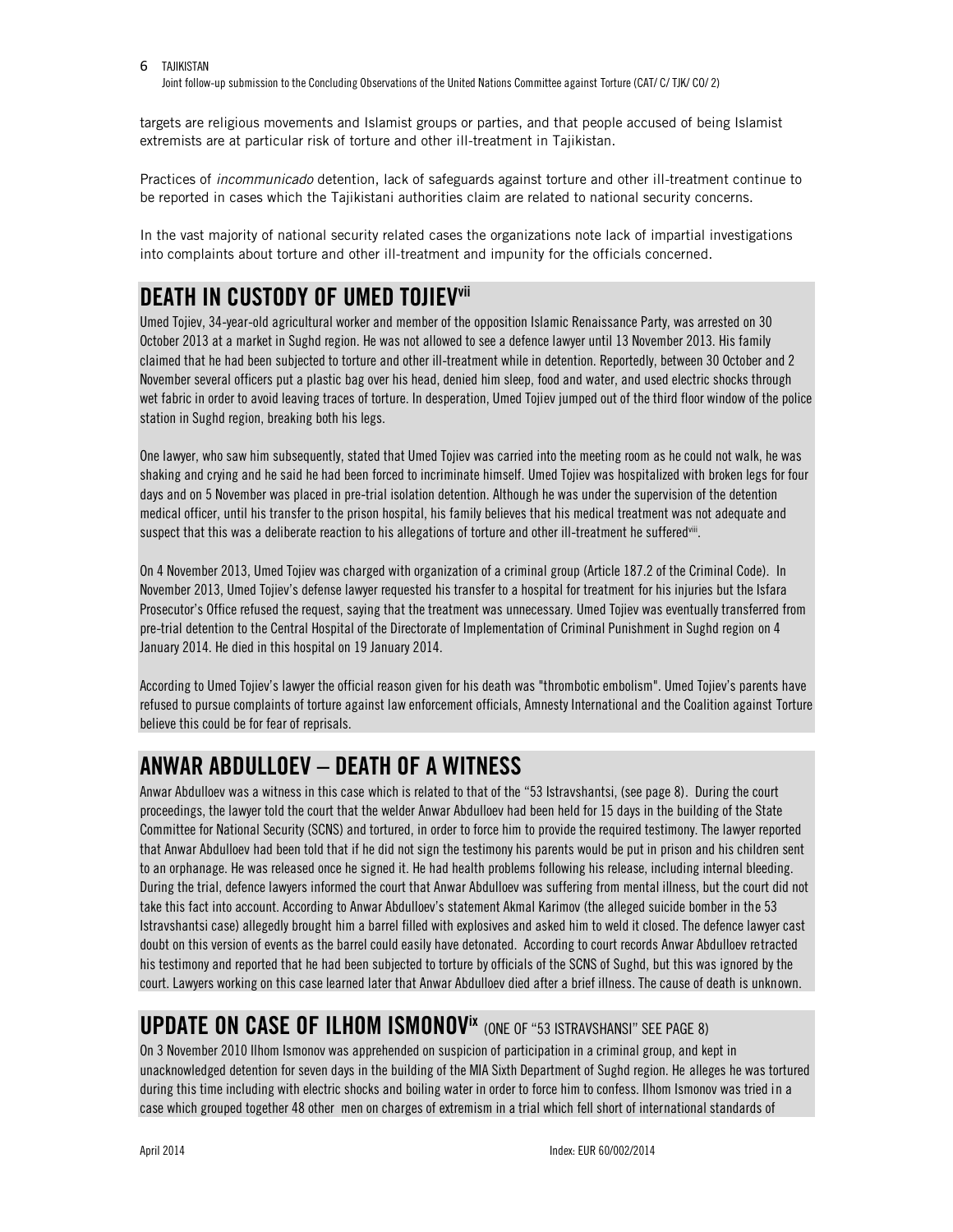fairness. At the trial in September 2011, Ilhom Ismonov told the judge at Sughd Regional Court that security officials had tortured him to get him to confess but the judge did not take any action to investigate the claims. On 23 December 2011, Ilhom Ismonov was convicted for "organization of a criminal group" (CC, Article 187) and sentenced to eight years in prison. In November 2012 the Supreme Court upheld his conviction but reduced the sentence to six and a half years.

In June 2013, the UN Working Group on Arbitrary detention ruled Ilhom Ismonov's detention to be arbitrary and recommended that he be released immediately. However, despite this ruling Ilhom Ismonov remains in detention.

In March 2014, the Human Rights Committee registered an individual complaint from Ilhom Ismonov and his wife under the Optional protocol of the ICCPR.

### **1.5 Failure to exclude evidence obtained through torture** (Paragraph 9 of CAT/C/TJK/CO/2)

The Criminal Procedural Code states in Article 88 that evidence obtained through torture should not be admissible in court, but despite several incidents where defendants alleged in court that they were tortured, in 2012 and 2013 there were no cases of judges implementing exclusionary measures. Examples are the case of the "53 Istravshantsi" and the case below.

# **CASE OF SADRIDDIN TOSHEV AND SUNATULLO RIZOEV**

Sadriddin Toshev and Sunatullo Rizoev were among a large group of prisoners transferred in November 2012 to Khujand colony from Prison No. 1 in Dushanbe, after the death of Hamza Ikromzoda(see below), who had allegedly died as a result of torture. Relatives of the prisoners told the press that they believe that the main reason for their transfer was that the prisoners had spoken out about the circumstances of the death of Hamza Ikromzoda. According to the relatives of Sunatullo Rizoev, the prisoners were severely beaten upon arrival in Khujand and as a result many of them retracted their testimonies. There were allegations that following the beatings the prisoners were denied medical treatment.

On 7 November 2012, relatives of the two men addressed the Prosecutor General with a request for legal assistance and for a medical examination to investigate the treatment of the detainees. However due to a quarantine period for newly arrived prisoners, relatives and lawyers were not allowed to visit them. According to internal regulations, this quarantine period should last for 15 days, but Sadriddin Toshev, Sunatullo Rizoev and other prisoners in the group that had been transferred with them were held in quarantine for 45 days and were not allowed access to a lawyer during this time.

The Prosecutor's Office replied to complaints from the families of the two men at the end of December 2012, saying that by law (Article 91.5 of the Penal Code) "a lawyer may be granted only upon the written request of the prisoner" and that Sunatullo Rizoev and Sadriddin Toshev should have officially addressed the head of the prison with a written request for a lawyer. The Prosecutor's Office argued that since the prison authority did not receive such a request they could not agree to the lawyer's request to see his clients.

On 24 December 2012, a representative of the Ombudsman's Office met with Sunatullo Rizoev and announced that the medical examination carried out had not found any evidence of torture on his body.

On 4 February 2013, a new criminal case was initiated against Sunatullo Rizoev and Sadriddin Toshev for making false accusations and fabrication of evidence. They were also accused of distributing videos showing injuries sustained by inmates after allegedly being beaten by prison guards. After this, both Sunatullo Rizoev and Sadriddin Toshev were placed in solitary confinement where Sunatullo Rizoev attempted to commit suicide by cutting his wrists.

On 18 October 2013, Sadriddin Toshev and Sunatullo Rizoev were found guilty of distributing false information and sentenced to seven and nine years in prison respectively. During the trial both men reported they had been subjected to torture, but the Judge did not address the complaints.

At the appeals hearing on 24 January 2014, the Sughd Regional Court Criminal Case Appeals Board upheld the verdict of Khujand City Court against Sadriddin Toshev and Sunatullo Rizoev. According to the lawyer, the court ruled that Sadriddin Toshev should serve seven years in a special regime colony in Kurgan-Tube while Sunatullo Rizoev will remain in Khujand.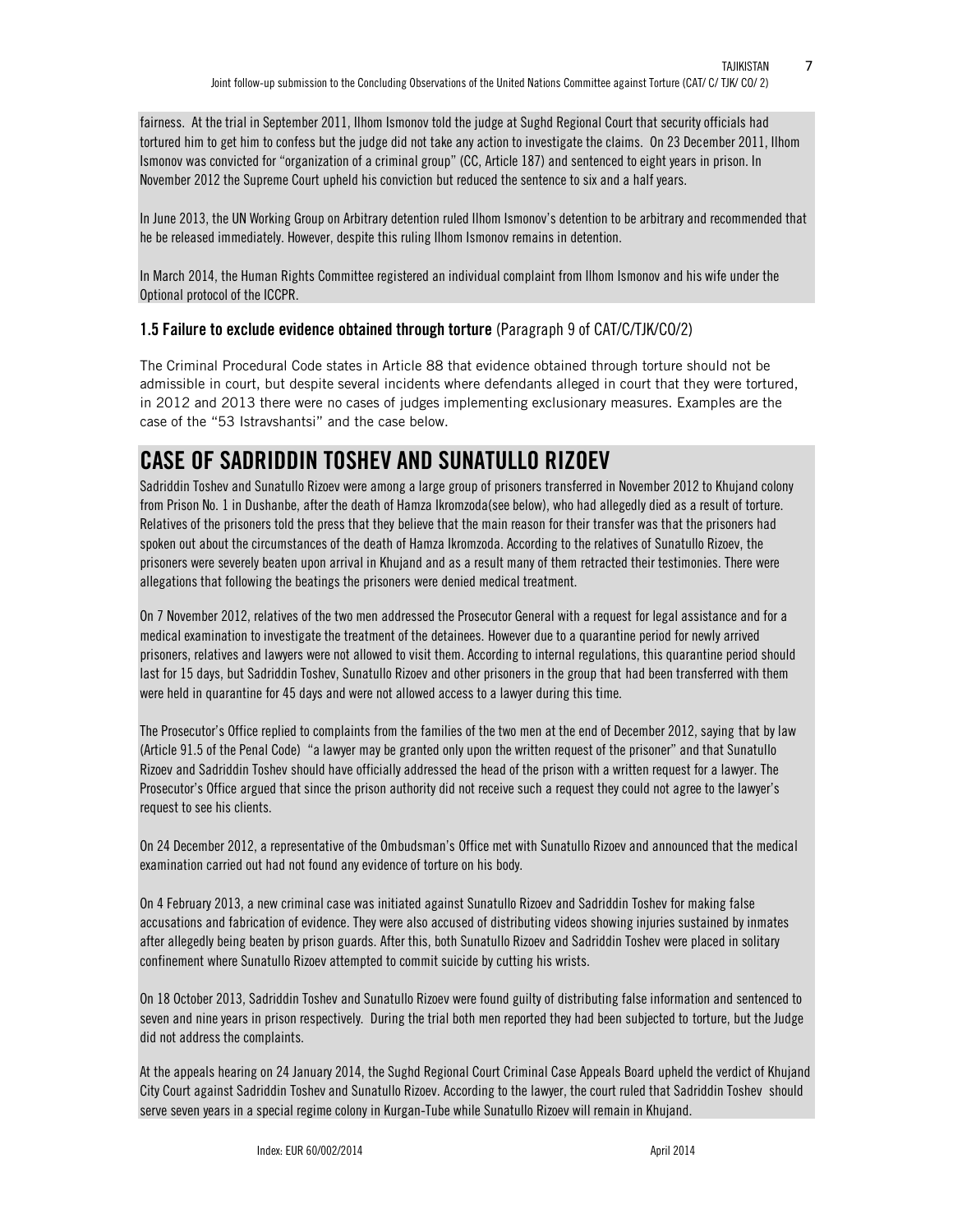### **2. PROMPT, IMPARTIAL AND EFFECTIVE INVESTIGATIONS** (Paragraph 9 of CAT/C/TJK/CO/2)

The Tajikistani authorities regularly fail to conduct prompt, thorough and impartial investigations into allegations of torture and other ill-treatment. In the majority of documented cases where credible allegations of the use of torture and other ill-treatment exist, Prosecutors' Offices ignore complaints from victims of human rights violations or refuse to launch criminal investigations after conducting "initial examinations".

In addition, delays by prosecutors in ordering medical examinations following allegations of torture and other ill-treatment are commonly reported, with the result that physical traces have sometimes disappeared by the time examinations are carried out.

Victims and their families are sometimes not given regular updates or access to case materials. In May 2012, the Constitutional Court ruled a provision of the Criminal Procedural Code (point 8; part 2 Article 42) constitutional, thereby upholding the Prosecutor General's practice of limiting the access of the victims of human rights violations to evidence against the alleged perpetrators.

NGOs and lawyers in Tajikistan registered 137 complaints about torture and other ill-treatment between 2011 and 2013, but fewer than ten of these allegations of torture or other ill-treatment appear to have been properly investigated. In most cases where investigations took place disciplinary proceedings have been used against the perpetrators.

# **CASE OF ZUBAIDULLO HALIFAEV**

A recent example is the case of Zubaidullo Halifaev, who was detained near a market in Dushanbe on 26 November 2013 by officers of the Sino department of Internal Affairs, who reportedly punched and kicked him repeatedly as they arrested him. Zubaidullo Halifaev had been the subject of a criminal investigation which ended on 23 November 2013. This investigation had not been extended, but he was nevertheless re-arrested on 26 November 2013. After arrest, Zubaidullo Halifaev was reportedly taken to the court yard of the Sino Department of Internal Affairs where the police investigator began to beat him around the head and face in order to force him to confess. As a result, Zubaidullo Halifaev hit his head on a bench and lost consciousness. He then had an epileptic fit. The emergency services were called and Zubaidullo Halifaev was taken to the Karabolo Medical Centre where he remained under police guard. On 27 November his parents lodged a complaint about the actions of the police with the Sino Prosecutor's Office in Dushanbe. That evening, Zubaidullo Halifaev was given medical sedatives and returned, unconscious, to the Sino Department of Internal Affairs where he was handed over to his parents.

On 28 November Zubaidullo Halifaev underwent a medical examination, which concluded that there was an injury to the temporal region on the left side of his head but that this did not result in any damage to his health. Zubaidullo Halifaev and his parents also lodged complaints with the Procurator's Office, and the Human Rights Ombudsman, but they initially received no reply.

After Zubaidullo Halifaev's lawyer lodged an official request for a written reply with the Dushanbe Prosecutor's Office, the family received a response saying that the materials from the criminal case against the police investigator had been sent to the Dushanbe Department of Internal Affairs in order that disciplinary proceedings be initiated. The police investigator was taken off the criminal investigation into Zubaidullo Halifaev and the case was transferred to another investigator from the same Department of Internal Affairs.

By law (Criminal Procedure Code Article 145.5), prosecutors are required to reply to all complaints within three days of them being lodged. In May 2013, Amnesty International received information from the Prosecutor General's Office that an order had been given to all Prosecutors' Offices requiring them to provide detailed answers to all complaints. In December 2013, the Prosecutor General's Office issued a handbook entitled "The Legal Framework and Organization of Prosecutor's Offices for the prevention, detection and investigation of torture". However, despite these positive developments, individual victims of torture or other ill-treatment or their families continue to report that Prosecutors' Offices fail to act on complaints or do not disclose information about how complaints are examined or how they reach conclusions of lack of evidence of wrongdoing by officials.<sup>x</sup>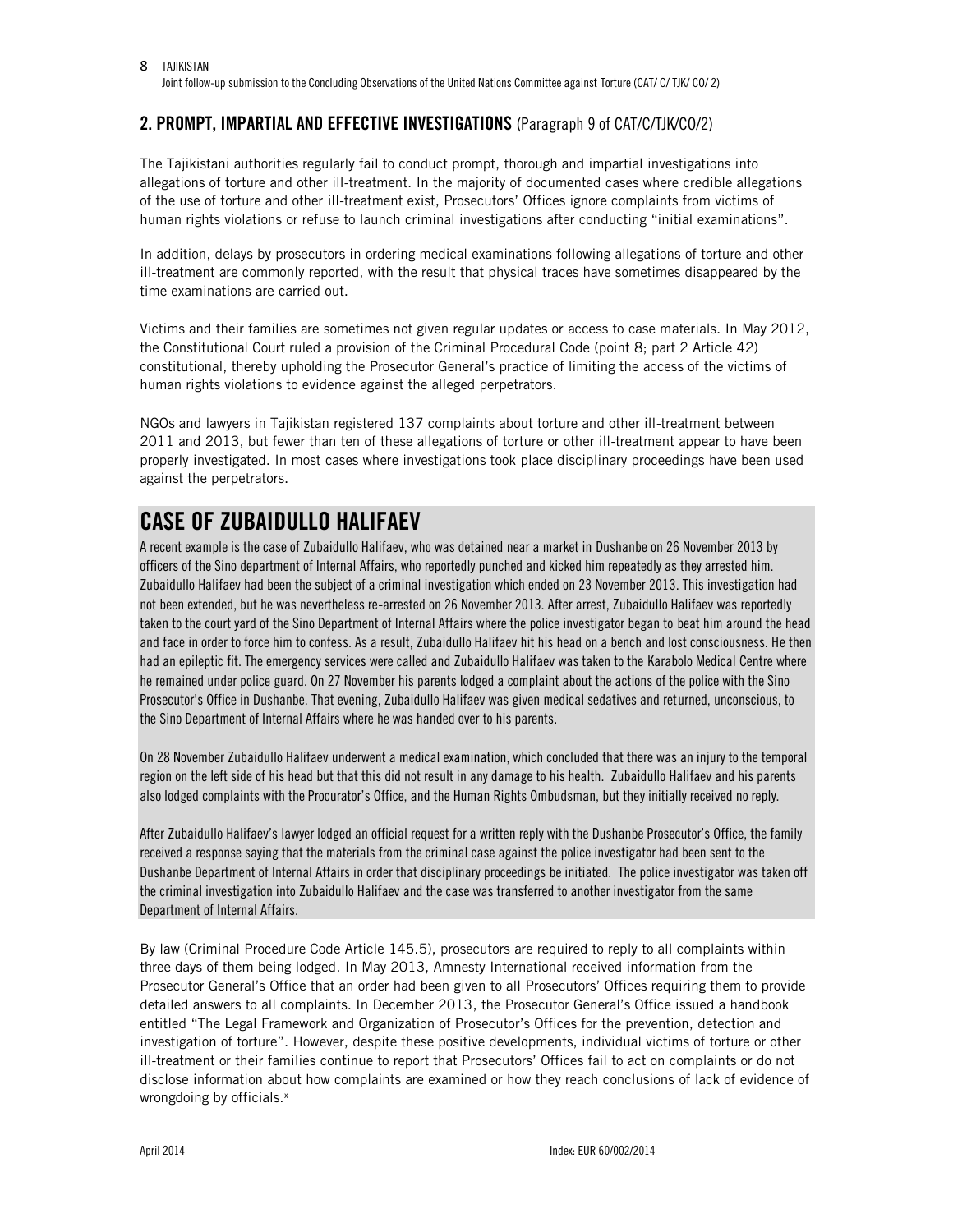# **UPDATE ON DEVELOPMENTS IN THE CASE OF "53 ISTRAVSHANTSI"**

On 6 August 2012, in the courtroom of the administrative buildings of Prison No. 9/1 in Dushanbe the Supreme Court Appeals Board began its consideration of the appeals filed by residents of the districts of Istaravshan, Isfara and Spitamentsky in Sughd region and their lawyers against their December 2011 conviction. All of the defendants stated that they had been subjected to torture and other ill-treatment while awaiting trial. They requested the annulment of the Sughd Regional Collegiate Court ruling of 23 December 2011, which passed down sentences on some of the co-defendants accused of participation in extremist groups and involvement in explosions which occurred on 3 September 2010. The appellants requested that forensic medical examinations should be carried out into the allegations of torture during preliminary interrogations and investigations against the defendants.

During the appeal hearing, the defendants and lawyers drew the attention of the Supreme Court to the signs of torture on the defendants' bodies. The lawyers filed a petition for a forensic medical examination for each of the defendants and presented medical documents showing the treatment given to defendants in the medical department of Prison No. 9/2 GUIUN of the Ministry of Justice in Khujand. The lawyers also filed a petition under Article 88 Part 3 of the Criminal Procedural Code for the exclusion of the testimony obtained through torture, during the inquiry and preliminary investigation. They demanded that the evidence used as a basis for the criminal charges was discounted (Article 85 of the Criminal Procedure Code).

On 17 August 2012, the Supreme Court requested the Office of the General Prosecutor to investigate the allegations of torture and present the conclusions of its investigations by 10 September 2012. The Supreme Court adjourned pending the conclusions of the Office of the General Prosecutor. According to the information available, the Prosecutor's Office began its investigations on 27 August 2012 and ordered medical examinations into the physical injuries of the appellants. However, these were reportedly carried out in a cursory fashion (the examination and interview of each of the 34 alleged victims of torture took an average of 10 minutes), and were carried out in the presence of law enforcement personnel. Defense lawyers were not informed that the medical examinations were to take place nor were they allowed to be present at investigative activities involving the defendants. A forensic expert involved in the examinations admitted they had not been trained on the standards of the Istanbul Protocol.

On 8 October 2012, the Office of the Prosecutor General announced that it had completed its investigation into the allegations of torture announced its refusal to initiate criminal proceedings due to "lack of grounds" (grounds to believe that torture and other ill-treatment had taken place).

Defence lawyers for the complainants tried to appeal the decision of the Office of the Prosecutor General to the Supreme Court Appeals Board, which announced that it did not have the authority to review these. The Supreme Court Appeals Board recommended that the lawyers appeal the actions of the officials to court.

The complaint about the inaction of officials of the Office of the General Prosecutor was sent from Khujand to the Sino District Court of Dushanbe on 16 October 2012. Postal confirmation indicated the complaint was received on 25 October 2012. However, the appellants were not informed about the receipt of the appeal by the Sino Court in Dushanbe and in answer to telephone enquiries, the Court claimed that it had not received any further appeal on the case. The appellants were not informed of the time and place of the appeals hearing and Sino District Court considered the appeal with representatives of the Office of the General Prosecutor present but without either the appellants or their lawyers. On 13 November 2012, Sino District Court ruled to uphold the sentences.

On 2 November 2012, the Supreme Court ruled to reduce the sentences of five of the men from life imprisonment to 30 years imprisonment. The court ruling of 23 December 2011 ordered that those sentenced to life imprisonment should serve the first five years of their sentences in prison and the remainder in a prison colony. The Supreme Court reduced this to three years, and, in the case of Akmal Khoshimov, to two years. The other individuals convicted had their sentences reduced by between one and a half and three years. Subsequently a complaint was filed on behalf of 11 other people convicted on this case, requesting that the decision of the appeals' court be overturned, but the lawyers were refused satisfaction in a decision dated 14 August 2013. No details were provided concerning the reasons and justification for the refusal.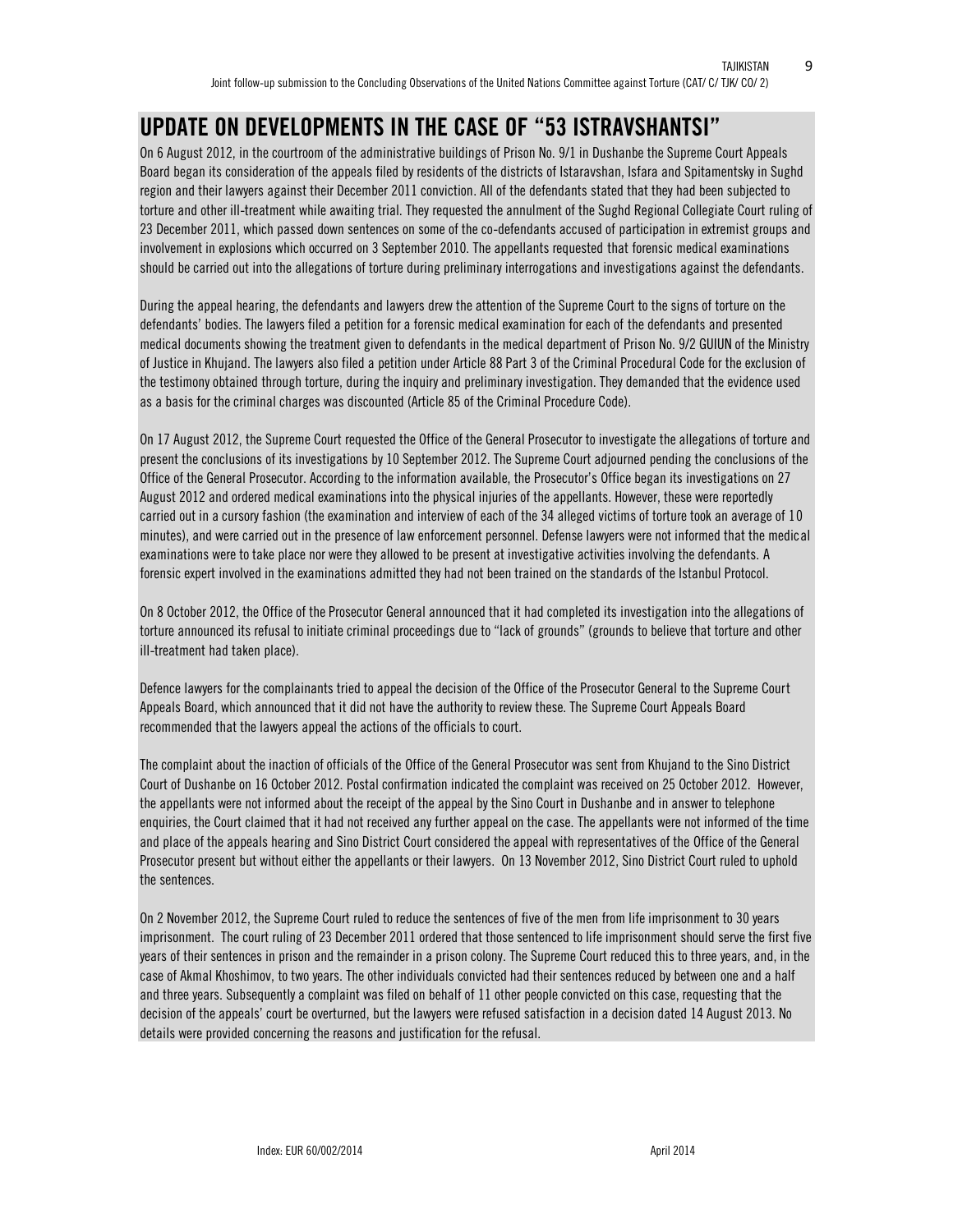Joint follow-up submission to the Concluding Observations of the United Nations Committee against Torture (CAT/ C/ TJK/ CO/ 2)

### **2.1 Reprisals against those who speak out about torture and other ill-treatment** (Paragraphs 14 and 15 of CAT/C/TJK/CO/2)

During 2013, lawyers and human rights organizations noted continuing cases where alleged victims of torture or other ill-treatment refuse to lodge official complaints. For example, from December 2013 until April 2014 some ten cases of allegations of torture or other ill-treatment from Dushanbe, Khatlon and Sughd regions were made to lawyers of the Human Rights Centre, member of the Coalition against Torture. In over half of these cases relatives and victims of the alleged torture refused to pursue complaints against the actions of law enforcement officials. The reasons behind this include: the victims' fear of further persecution or harassment from the authorities; a fear of making their current situation in the context of ongoing criminal proceedings worse; and also the frequent use of state appointed lawyers by police investigators. State appointed lawyers are known to police for not being proactive in either lodging complaints about torture or other ill-treatment or defending their clients' best interests in the face of pressure from investigators, and thereby effectively colluding with the investigation. The fact that there are routine delays in investigating complaints of torture or other ill-treatment also mean that victims lose faith in the justice system.

Those who do lodge complaints with the Prosecutor's Office frequently report reprisals and harassment from law enforcement officials to force them to withdraw their allegations.<sup>xi</sup> This continues to occur despite the 2010 Law "On State Protection of Participants in Criminal Proceedings" and the State Programme for Protection of the Participants of Criminal Proceedings<sup>xii</sup> which was approved by government decision No. 604 on 2 November 2012 and should protect complainants. Xiii

Since July 2013, there have been at least four cases where detainees, including one child, complained to their lawyers or relatives or the authorities about torture and other ill-treatment only to be subjected to further ill-treatment by law enforcement officials in an apparent attempt to silence them. As a result, they decided against seeking redress. These instances of torture or other ill-treatment took place in detention facilities under the jurisdiction of the Ministry of Internal Affairs, the State Committee of National Security (SCNS) and the Ministry of Justice. xiv

### **3. IMPUNITY** (Paragraph 11 of CAT/C/TJK/CO/2)

### **3.1 Prosecution of suspected perpetrators of torture or other ill-treatment**

Criminal proceedings against the officials accused of torture or other ill-treatment often appear to be perfunctory, and perpetuate impunity for these violations. Given the number of reports of torture and other illtreatment recorded by both official and non-official bodies, and the strength of evidence in support of the allegations in many cases, a notably small number of law enforcement officials have been prosecuted and brought to trial for the crime of torture, and disciplinary proceedings continue to be used to the exclusion of criminal prosecutions.

In January 2013, the representative of the Supreme Court, Nusratullo Abdulloev, stated that in 2012 the Supreme Court reviewed 23 prosecutions for torture, however some of these were reviewed before the Criminal Code was amended in April 2012 to include torture as a separate crime. He stated that two cases were reviewed in 2012 under Article 143.1 on torture in Yavan and Khujand and that the accused had been found guilty and sentenced. In addition, the Prosecutor General's Office<sup>xv</sup> stated that 17 criminal investigations were undertaken under Criminal Code Articles 314 (abuse of official authority), 316 (exceeding official responsibility) and 354 (coercion to testify during preliminary investigation by means of threats, blackmail or other unlawful acts) in the first half of 2012, in seven cases criminal proceedings were opened, three cases were referred to court, and in four cases the investigations were ongoing. The General Prosecutor's Office has not yet published statistics for 2013.

In May 2013, an officer of the Correctional Facility No. 3/1 Ya/C in Dushanbe was found guilty of abuse of office (Article 316.3) and sentenced to five and a half years imprisonment in relation to the death of Hamza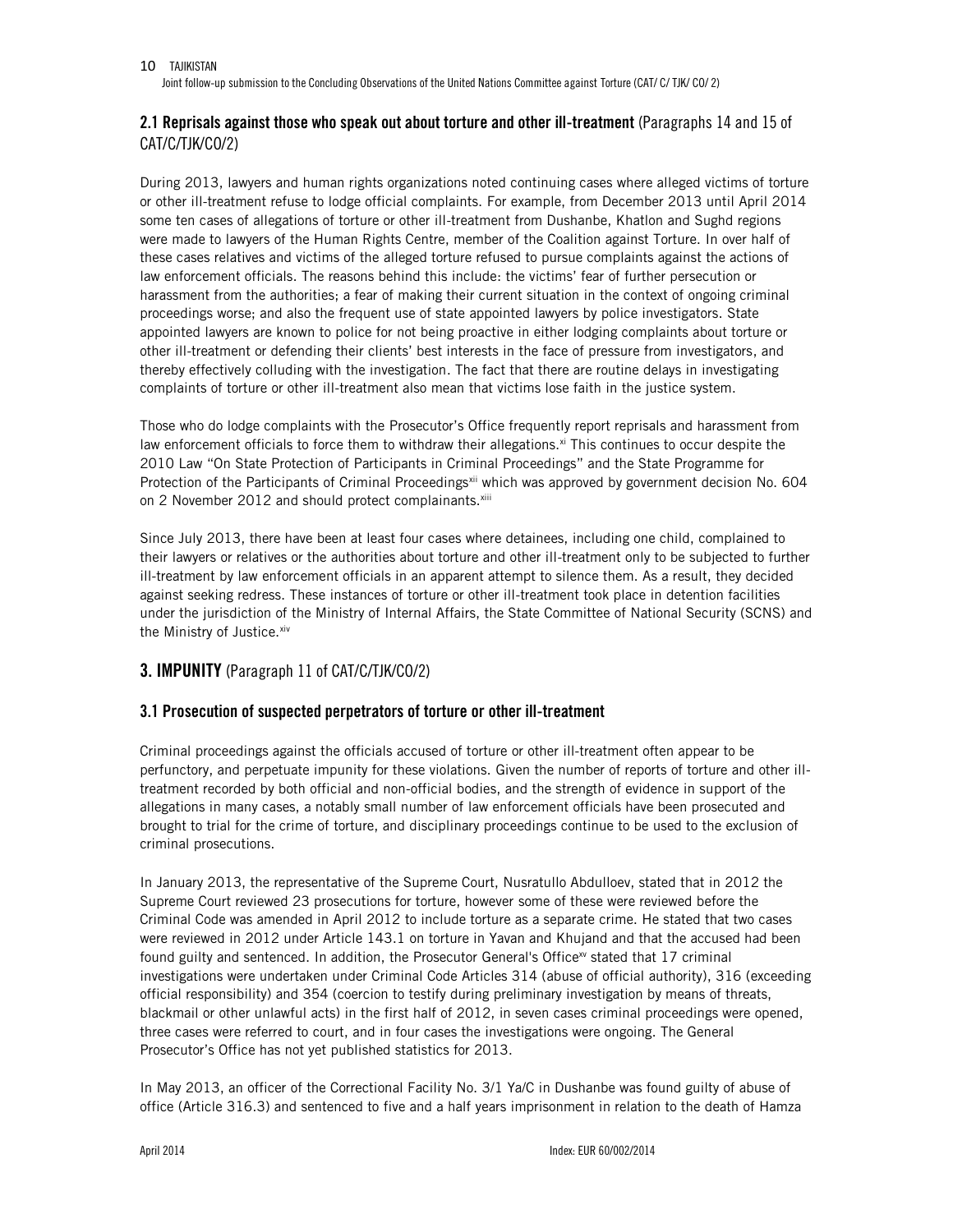Ikhromzoda in September 2012. Investigations are ongoing in relation to the actions of three other officials in this case.

On 14 February 2013 the MIA inspector for Dushanbe was convicted by a court of "negligence" leading to the death of Bakhromiddin Shodiev in October 2011, and sentenced to two years imprisonment. This was despite evidence from Bakhromiddin Shodiev's mother that she had seen signs of torture on her son's body when she visited him in hospital shortly before his death, and that he had regained consciousness briefly to tell her that he had been tortured with electric shocks and beaten. Three other police officers allegedly involved in the torture and other ill-treatment of Bakhromiddin Shodiev have not yet been prosecuted.

In other cases, investigations against alleged perpetrators of torture and other ill-treatment are protracted and drawn out, or closed for apparently spurious reasons which seem to be designed to protect the interests of the security officials concerned.

# **CASE OF ISMONBOY BOBOEV**

For example, a year after the May 2012 ruling by Tajikistan's Constitutional Court that investigations should be carried out into the circumstances of Ismonboy Boboev's death in custody in February 2010, little progress has been made. The investigations into the actions of two officers of the Soghd Regional Department for the Fight against Organized Crime have been closed and reopened several times, ostensibly due to the poor health of one of the suspects. At a court hearing at Khujand city court in March 2013 the lawyer for Ismonboy Boboev's family argued that medical records showed that one of the suspects had had flu, but that this was not sufficient grounds to indefinitely terminate the criminal investigation. The court overturned the decision by Soghd Regional Prosecutor's Office and ordered the investigation to be re-opened. Representatives of Soghd Regional Prosecutor's Office submitted individual appeals to Soghd regional court Judicial Collegiate on Criminal Cases, which refused the appeals on 5 June 2013. On 5 February 2014 the Prosecutor General's Office again quashed the decision of the investigator of Sughd Regional Prosecutor's Office and sent the case for further investigation. On 18 February the lawyer for Ismonboy Boboev's family officially applied for the enforcement of the Prosecutor General's Office decision. On 28 March the lawyer Sergei Romanov and the father of Ismonboy Boboev had a meeting at Sughd Regional Prosecutor's Office, however representatives of this office were unable to provide information about the progress of the investigations.

Most of the criminal prosecutions that do take place are for "exceeding official authority" rather than under Article 143 of the Criminal Code that prohibits torture. Criminal prosecutions of any kind against law enforcement officials remain rare and often are terminated or suspended before they are completed. In several cases law enforcement officials who were convicted for "exceeding official authority" were released early under the 2011 Law "On Amnesties".

On 11 July 2012, a decision was issued on terminating the criminal proceedings against two officers of Sino Department of Internal Affairs, Dushanbe, under the Law on Amnesties (Article 27.1). The two officers were accused of negligence (Article 322 of the Criminal Code) for the death in custody of Safarali Sangov on 5 March 2011. There were reports that Safarali Sangov had been subjected to torture and other ill-treatment, although police claimed he fell down the stairs in the police station. A complaint against the decision to terminate the criminal proceedings was turned down by the Office of the General Prosecutor. This decision is currently being appealed to the Ismoil Somoni District Court in Dushanbe.

As far as Amnesty International and the Coalition against Torture are aware, there have been four cases of individuals prosecuted for the crime of torture (Article 143.1) in Tajikistan.

1. In September 2012, a police inspector, the head of the Yavan Department of Internal Affairs, was found guilty of torture in the case of a 17-year-old boy in Khatlon region and sentenced to seven years in prison and has begun serving his sentence. The court also ruled that the state should pay TJS 1,650 (USD 340) in material compensation.

2. In August 2013 the court of Kurgan-Tube found a former investigator of the Sarband Police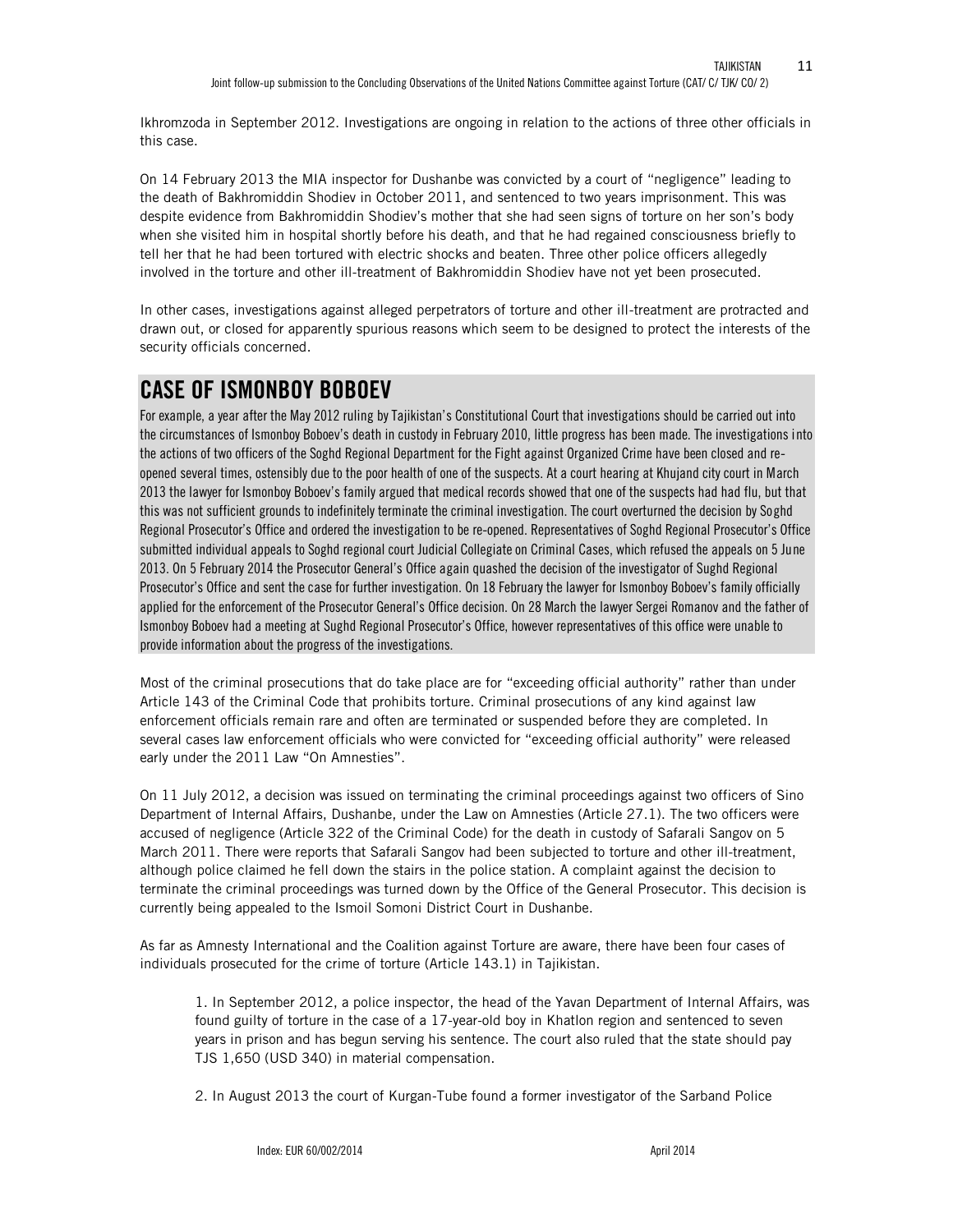Joint follow-up submission to the Concluding Observations of the United Nations Committee against Torture (CAT/ C/ TJK/ CO/ 2)

Department guilty of torture (Article 143.1) and unlawful detention (Article 358.1) of Juarbek Sattorov, a resident of Sarband. The court sentenced the former investigator to 2.5 years imprisonment in a penal colony, but took the young age and marital status of the defendant into consideration and on the basis of Article 71 of the Criminal Procedure Code gave him a two-year suspended sentence instead. The prosecutor agreed with the court verdict and decided not to appeal it.

3. On 26 December 2012 Khujand City Court found a police officer of the Sughd Regional Police Criminal Investigation Unit guilty of torture (Article 143.1 of the Criminal Code) and sentenced him to one year imprisonment. The officer was found guilty of holding a suspect in his office for a whole day and inflicting ear and kidney injuries on him through beatings. A forensic examination confirmed the source of the injuries.

4. On 16 November 2012 the Head of Criminal Investigations Unit of the MIA Department No. 1 in Isfara reportedly held detainee A. Nabiev in his office and beat him. On 17 January 2013 the same officer reportedly detained Akmal Muzaffarov, hitting him several times and breaking his leg. He then took him to the MIA Department No.1 where he beat him and illegally detained him. A criminal case was opened into the actions of the Head of the Isfara Criminal Investigations Unit on several accounts, including exceeding official authority, illegal detention, torture and extortion. On 11 March 2014 Sharistan Court ruled that it did not find any evidence of the crime of «torture» and sent the case for further investigation.

### **3.2 Compensation claims in relation to deaths in custody**

In a positive development, in March 2014 the first compensation payment was made by the Tajikistani Ministry of Internal Affairs to the widow of Safarali Sangov.

## **SAFARALI SANGOV**

Safarali Sangov, 37 years old, died on 5 March 2011 in the Karabolo medical centre, four days after he was taken there unconscious from the Department of Internal Affairs of Sino District in Dushanbe. His body had signs of numerous injuries sustained shortly before his death.

Assisted by a lawyer from the Bureau of Human Rights and Rule of Law, Safarali Sangov's wife filed a claim for compensation for moral and material damage at the Sino District Court. On 5 March 2013, the court ruled that she should receive TJS 46,500 (about USD 10,000). The Ministry of Internal Affairs appealed this ruling but on 30 May 2013, the Judicial Board of the Dushanbe City Court upheld the decision by Sino District Court and dismissed the appeal. On 1 July 2013, the Sino District Court issued a writ for the sum of compensation to be paid by the Ministry of Internal Affairs. However, for over six months Safarali Sangov's widow did not receive the compensation. The lawyer has lodged a complaint. Safarali Sangov's widow received the payment in March 2014.

# **BAKHROMIDDIN SHODIEV**

Bakhromiddin Shodiev died on 30 October 2011 in Dushanbe National Medical Centre, where he was taken unconscious on 20 October from the Department of Internal Affairs (DIA) of Shomansur District in Dushanbe, following his arrest for theft the previous day. The Shohmansur District Prosecutor opened a criminal case on 4 November 2011 against the police investigator and others under Article 322.2 (negligence) of the Criminal Code. On 4 November 2011, three employees of Shohmansur District DIA were dismissed after an internal investigation in connection with the death. The deputy head of the police was also dismissed. The Head of the Shomansur District DIA and the head of the Central District MIA were severely reprimanded.

Before the trial began, on 17 February 2012 a claim for TJS 180,000 (USD 37,200) in damages was made against the Ministry of Internal Affairs. In a court judgement of 11 February 2013, the former investigator of the Shomansur District DIA, was found guilty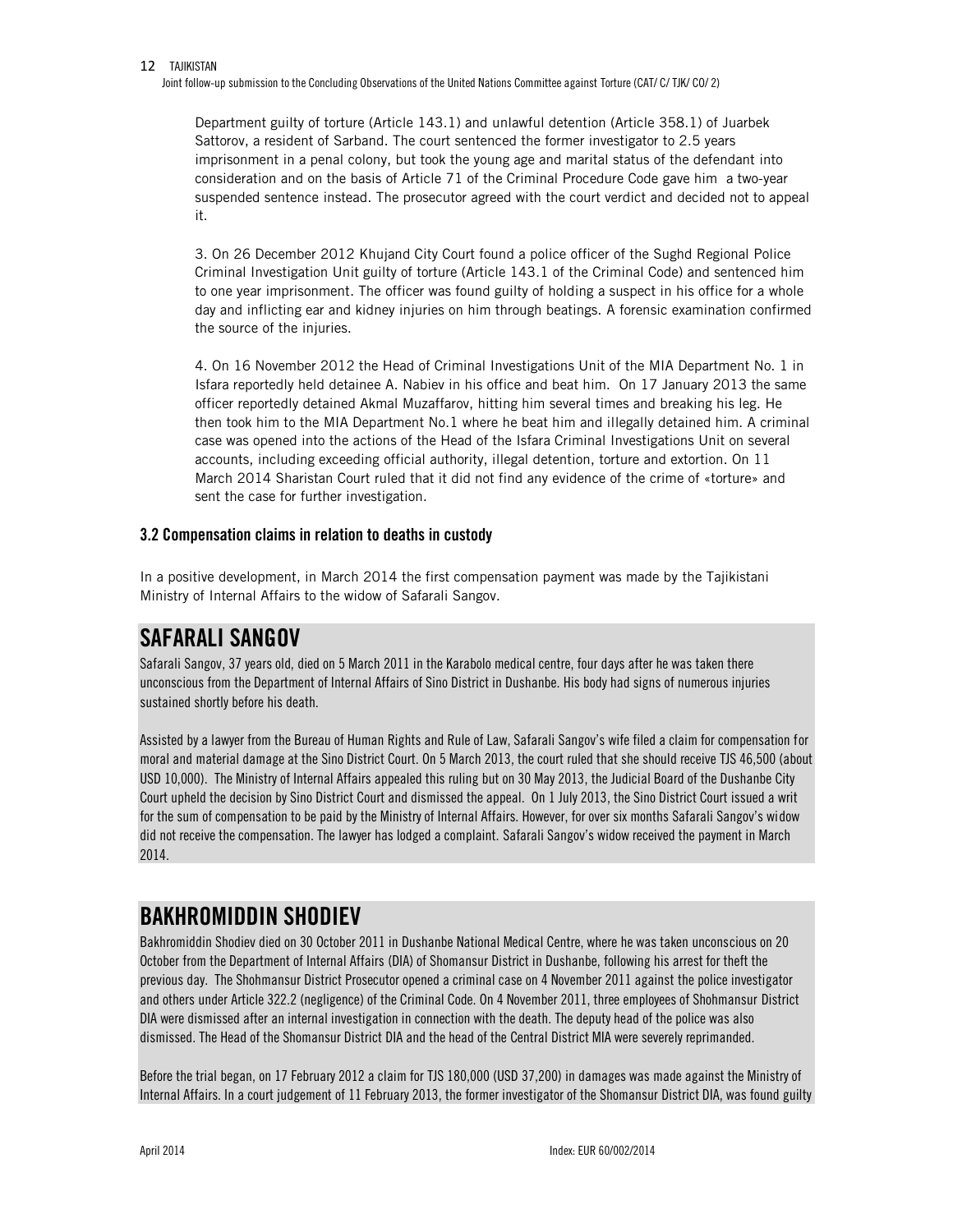of violating article 322.2 of the Criminal Code and was sentenced to two years imprisonment in a penal colony. The appeal filed by the lawyer for Bakhromiddin Shodiev's family against this sentence was dismissed by the court of appeal and the original sentence upheld. On 18 November 2013, the District Court of Ismoili Somoni of Dushanbe ruled to partially satisfy the compensation claim filed by Bakhromiddin Shodiev's mother, and awarded her TJS 14,579 (about 3,000 US dollars). However, in January 2014, the Ismoili Somoni District Prosecutor's Office appealed against this ruling. The Judicial Collegiate of Dushanbe Court rejected the appeal. The relatives have not yet received the compensation.

# **HAMZA IKHROMZODA**

In September 2012, 27-year-old Hamza Ikromzoda died in the isolation wing of prison (Corrective Colony No. 3/1 in Dushanbe), allegedly after having been subjected to torture. In October, a forensic examination concluded that he had committed suicide and that no ill-treatment had taken place. In May 2013, a prison official was found guilty of negligence in relation to the death of Hamza Ikhromzoda and sentenced to five and a half years in prison. Three other officials alleged to have been involved in the torture of Hamza Ikhromzoda have not yet been tried including the head of the Corrective Colony No. 3/1. In December 2013, Ismoili Somoni district Court of Dushanbe turned down a civil compensation claim by Hamza Ikhromzoda's family on the grounds that he had not died as a result of torture but as a result of suicide.

### **4. CONDITIONS IN DETENTION** (Paragraph 14 of CAT/C/TJK/CO/2)

### **4.1 Systematic and independent review of all places of detention by national or international monitors, including the International Committee of the Red Cross (ICRC)**

Access to closed institutions for independent monitoring is still lacking including for international organizations such as the International Committee of the Red Cross (ICRC).

### **4.2 Establishment of a monitoring group for penitentiary institutions (or detention facilities) under the Human Rights Ombudsman**

In December 2012, the Tajikistani Human Rights Ombudsman proposed establishing a working group on monitoring places of detention. The Monitoring Group was a preliminary step towards setting up a National Preventive Mechanism (NPM) under the Optional Protocol to the Convention against Torture (Optional Protocol).

From February to May 2013 discussions took place between the Coalition against Torture and the Human Rights Ombudsman over the composition of the Monitoring Group. The Coalition on Torture maintained that the Monitoring Group's activities should comply with the Principles relating to the status of national human rights institutions for the promotion and protection of human rights (Paris Principles) and the Optional Protocol, and that the composition of the Monitoring Group should ensure independence and impartiality. The Coalition argued against including representatives of government authorities, and lobbied for an agreed protocol for the Monitoring Group, which set out the scope of its activities. This document was developed with the Human Rights Ombudsman in July and August 2013, and approved by the Human Rights Ombudsman on 30 December 2013. The Monitoring Group started its work in February 2014. However, in some instances the administration of detention facilities denied access to NGO representatives belonging to the Monitoring Group even though the relevant government agencies had been informed of the Group's establishment and its powers.

Further details to the information provided can be found in the following publications: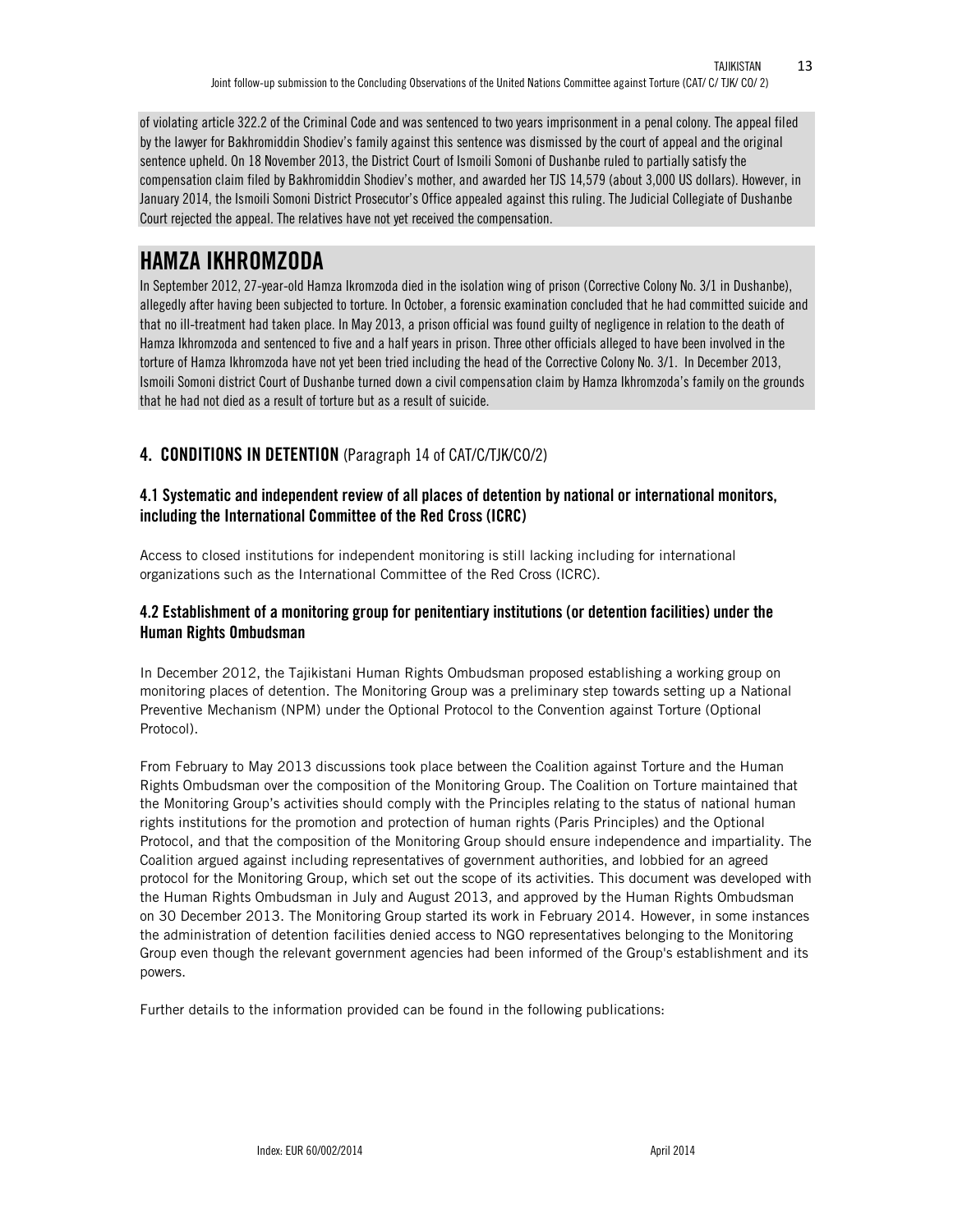Joint follow-up submission to the Concluding Observations of the United Nations Committee against Torture (CAT/ C/ TJK/ CO/ 2)

### **Joint documents by Amnesty International and the Coalition against Torture**

 *Torture and other ill-treatment of people deprived of their liberty and deaths in custody.* Joint submission to the United Nations Human Rights Committee, for the 108th session, 8-26 July 2013 (AI Index: EUR 60/005/2013 June 2013). See<http://amnesty.org/en/library/asset/EUR60/005/2013/en>

### **Coalition against Torture**

- Sections on Articles 6, 7, 9, and 10 in: *Information from NGOs of Tajikistan for compilation of the list of issues under the second periodic report of Tajikistan on progress of implementation of the International Covenant on Civil and Political Rights (CCPR/C/TJK/2)*, available at: [http://www2.ohchr.org/english/bodies/hrc/docs/ngos/BHRRL\\_Tajikistan107.doc.](http://www2.ohchr.org/english/bodies/hrc/docs/ngos/BHRRL_Tajikistan107.doc)
- **NGO report on Tajikistan's implementation of the Convention against Torture and other Cruel, Inhuman** *or degrading treatment or punishment*. CAT/C/TJK/2, available at: [http://www2.ohchr.org/english/bodies/cat/docs/ngos/CATI\\_Tajikistan\\_CAT49.pdf.](http://www2.ohchr.org/english/bodies/cat/docs/ngos/CATI_Tajikistan_CAT49.pdf)

### **Amnesty International**

- *Return to Torture: Extradition, forcible returns and removals to Central Asia,* (Index EUR 04/001/2013), report, July 2013, available at:<http://amnesty.org/en/library/info/EUR04/001/2013/en>
- **Bummary of concerns submitted to the Human Rights Committee prior to the adoption of the list of** *issues* (Index: TIGO IOR 40/2012.192), 19 December 2012, available at: [http://www2.ohchr.org/english/bodies/hrc/docs/ngos/AI\\_Tajikistan107.doc.](http://www2.ohchr.org/english/bodies/hrc/docs/ngos/AI_Tajikistan107.doc)
- Tajikistan: Briefing to the United Nations (UN) Committee against Torture 49th Session November *2012* (Index: TIGO IOR 40/2012.156), 12 October 2012; available at: [http://www2.ohchr.org/english/bodies/cat/docs/ngos/AIBriefing\\_Takikistan\\_CAT49.pdf.](http://www2.ohchr.org/english/bodies/cat/docs/ngos/AIBriefing_Takikistan_CAT49.pdf)
- *Shattered Lives: Torture and other ill-treatment in Tajikistan* (Index EUR 60/004/2012), July 2012, [http://www.amnesty.org/en/library/info/EUR60/004/2012/en.](http://www.amnesty.org/en/library/info/EUR60/004/2012/en)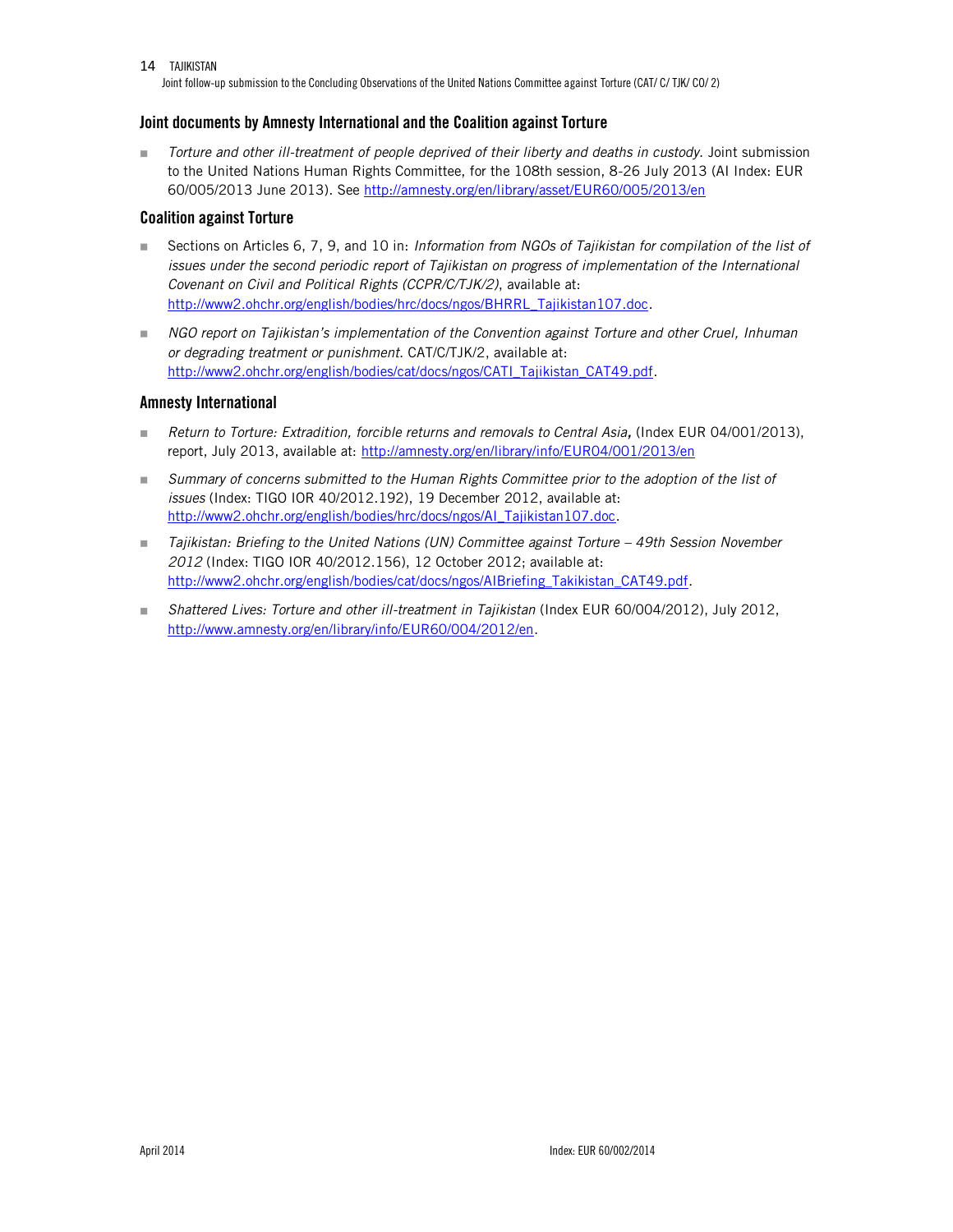# **ANNEX 1**

| Recommendation              | Action/ event in Action Plan of Tajikistan       | <b>Comments</b>                     |
|-----------------------------|--------------------------------------------------|-------------------------------------|
| from Committee              |                                                  |                                     |
| against Torture (The        |                                                  |                                     |
| Committee)                  |                                                  |                                     |
| 8. a)Amend the CPC          | Absent from the Action plan                      |                                     |
| to ensure that arrest       |                                                  |                                     |
| starts from the             |                                                  |                                     |
| moment of de-facto          |                                                  |                                     |
| apprehension;               |                                                  |                                     |
|                             |                                                  |                                     |
|                             |                                                  |                                     |
| (b) Establish an            | 5.1. Examine the question of the advisability    | The activities foreseen in the      |
| official, central           | of introducing amendments into the CPC and       | Action Plan relate to the           |
| register in which the       | the Law "On the procedures and conditions of     | strengthening of legislation on     |
| arrest is scrupulously      | detention of suspects and accused persons" to    | some of the Committee's             |
| and immediately             | ensure that at the time of the actual arrest the | recommendations. However,           |
| recorded, including at      | rights specified in the detention documents are  | current legislation does not        |
| the minimum: (i) the        | explained; including in the registration log the | include provisions on iv) the place |
| time of arrest; (ii) the    | time, place and the reasons for detention and    | of detention and any subsequent     |
| reason for arrest; (iii)    | name of the officers involved in the arrest and  | transfer of prisoners to another    |
| the names of the            | the right to prompt access to a lawyer and a     | location, and v) the recording of   |
| arresting officer(s);       | medical examination; to reduce the 12 - hour     | the names of officials responsible  |
| (iv) the location           | period to notify relatives of the detainee of    | in places of detention. The Action  |
| where they are              | his/her location and changes in the place of     | Plan does not address the           |
| detained and any            | detention.                                       | practical implementation of these   |
| subsequent transfers;       |                                                  | recommendations, nor does it        |
| and (v) the names of        | 3. Develop a manual for law enforcement          | provide rules on the accountability |
| the officers                | officers on the apprehension of suspects,        | of officials who do not comply with |
| responsible for them        | accused and defendants.                          | the requirements to register such   |
| in custody.                 |                                                  | information.                        |
| <b>Responsible officers</b> |                                                  |                                     |
| who fail to record          |                                                  |                                     |
| such information            |                                                  |                                     |
| should be held              |                                                  |                                     |
| accountable;                |                                                  |                                     |
|                             |                                                  |                                     |
|                             |                                                  |                                     |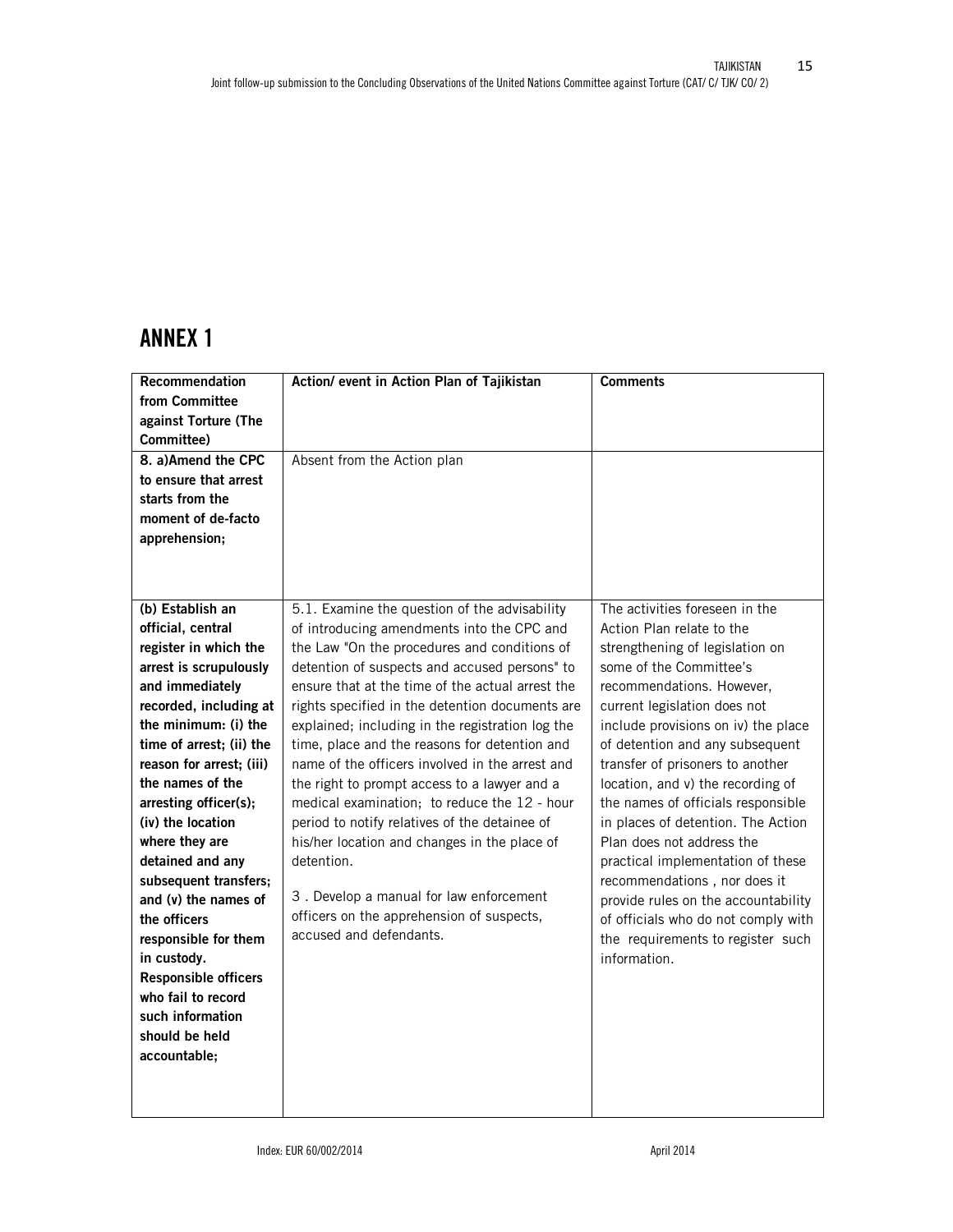Joint follow-up submission to the Concluding Observations of the United Nations Committee against Torture (CAT/ C/ TJK/ CO/ 2)

| 9 (a) Promptly,<br>effectively and<br>impartially investigate<br>all incidents and<br>allegations of torture<br>and ill-treatment;                                                                                                       | Absent from the Plan of Action                                                                                                                                                                                                                                                                                                                                                                                                                                                                                             |                                                                                                                                                                                                                                                                                                                                                                                                                                                                                                                                                                                                                             |
|------------------------------------------------------------------------------------------------------------------------------------------------------------------------------------------------------------------------------------------|----------------------------------------------------------------------------------------------------------------------------------------------------------------------------------------------------------------------------------------------------------------------------------------------------------------------------------------------------------------------------------------------------------------------------------------------------------------------------------------------------------------------------|-----------------------------------------------------------------------------------------------------------------------------------------------------------------------------------------------------------------------------------------------------------------------------------------------------------------------------------------------------------------------------------------------------------------------------------------------------------------------------------------------------------------------------------------------------------------------------------------------------------------------------|
| (c) Revoke provisions<br>in the CPC allowing<br>termination of<br>criminal proceedings<br>and exemption of the<br>defendant from<br>criminal liability<br>whenever the case<br>concerns allegations<br>of torture and ill-<br>treatment. | 10.1. Consider amending legislation to prevent<br>the release of the accused from criminal<br>liability if they repent the use of torture.                                                                                                                                                                                                                                                                                                                                                                                 | Results indicated in the Action<br>plan as "study of the issue of<br>releasing the accused from<br>criminal liability in connection<br>with repentance for torture and<br>prepared the proposals" do not<br>guarantee the adoption of<br>legislative changes as<br>recommended by the Committee.<br>They do not indicate an<br>undertaking to implement<br>recommendations from the CAT.<br>Specific steps to implement the<br>Committee's recommendations are<br>missing, and the Action Plan<br>instead uses phrases such as<br>"consider the possibility of ", and<br>"study the experience of other<br>countries," etc. |
| 14a) Allocate<br>sufficient budgetary<br>resources to improve<br>conditions in all<br>places of detention;                                                                                                                               | 3. 2. Gradually increase in government<br>subsidies, as well as attracting alternative<br>sources of funding for the maintenance of<br>prisons, including the cost of food, water and<br>sanitation;<br>11. 1. Consider increasing the funding of the<br>penitentiary system through budgetary and<br>extra-budgetary funds, focusing on the<br>improvement of health services, the extension<br>of cells for holding prisoners, and the<br>construction of new detention facilities that<br>meet international standards. |                                                                                                                                                                                                                                                                                                                                                                                                                                                                                                                                                                                                                             |
| (b) End the complete<br>isolation of prisoners<br>serving life<br>imprisonment,<br>improve their living<br>conditions, and<br>repeal legislation<br>limiting their contacts<br>with lawyers and                                          | 1. Analyse the legislation to identify existing<br>restrictions on the isolation of prisoners serving<br>life sentences.<br>2. Introduce mechanisms to ensure that these<br>prisoners can see lawyers, medical personnel<br>and family members, as well as to explore<br>issues relating to the transfer of such persons                                                                                                                                                                                                   |                                                                                                                                                                                                                                                                                                                                                                                                                                                                                                                                                                                                                             |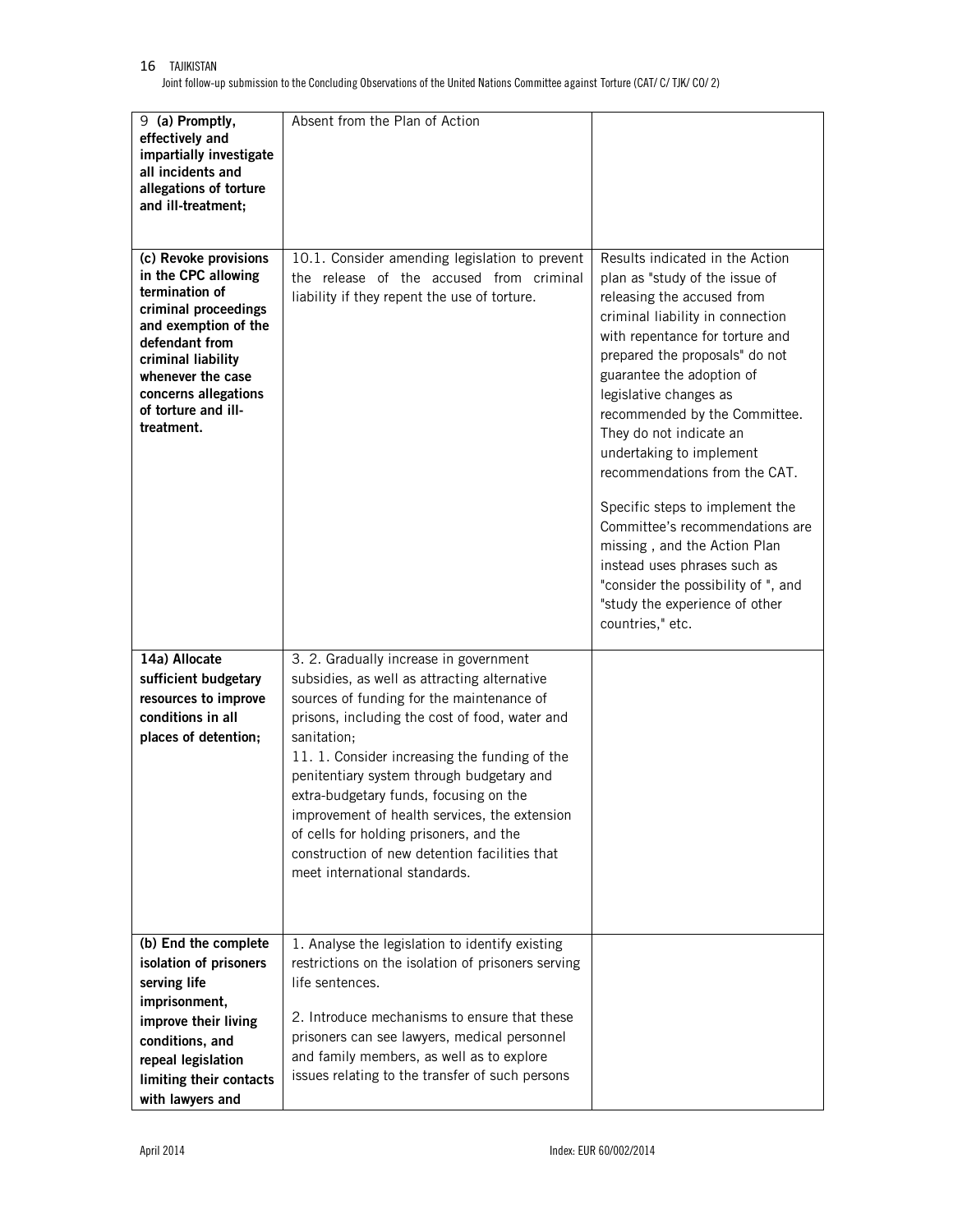| family members;                          | to open or semi-open institutions.                |                                      |
|------------------------------------------|---------------------------------------------------|--------------------------------------|
| (c) Take concrete                        | 3.1. Consider expanding access to penitentiary    | The activities listed do not provide |
| steps, as a matter of                    | institutions for international, humanitarian      | for concrete steps to implement      |
| priority, to ratify the                  | organizations;                                    | the Committee's                      |
| <b>Optional Protocol to</b>              | 4.1. Consider the expediency of ratifying the     | recommendations, although a          |
| the Convention and                       | Optional Protocol to the UN Convention against    | monitoring group including           |
| establish an effective                   | Torture and the establishment of an               | representatives of civil society has |
| <b>National Preventative</b>             | independent preventive mechanism.                 | been set up in 2014 under the        |
| Mechanism which is                       | 4.3. Study and consider the possibility of        | Ombudsman's office.                  |
| resourced and                            | setting up a pilot working group of the National  |                                      |
| permitted to conduct                     | Preventive Mechanism to ratify the Optional       |                                      |
| regular, independent,                    | Protocol to the Convention against Torture "      |                                      |
| unannounced and                          | 10. Analyze and study the experience of other     |                                      |
| unrestricted visits of                   | countries on the provision of access to           |                                      |
| inspection to all                        | detention facilities for international and        |                                      |
| places of deprivation                    | national monitoring, including the ICCR.          |                                      |
| of liberty, with                         |                                                   |                                      |
| opportunity for                          |                                                   |                                      |
| inspectors to speak                      |                                                   |                                      |
| privately with                           |                                                   |                                      |
| individual detainees.                    |                                                   |                                      |
| In the meantime,                         |                                                   |                                      |
| grant unimpeded                          |                                                   |                                      |
| access to the ICRC                       |                                                   |                                      |
| and independent non-                     |                                                   |                                      |
| governmental                             |                                                   |                                      |
| organizations to all                     |                                                   |                                      |
| places of detention,                     |                                                   |                                      |
| and ensure that the                      |                                                   |                                      |
| Ombudsman                                |                                                   |                                      |
| undertakes regular,                      |                                                   |                                      |
| unannounced visits to                    |                                                   |                                      |
| all places of                            |                                                   |                                      |
| deprivation of liberty,                  |                                                   |                                      |
| accompanied by                           |                                                   |                                      |
| medical                                  |                                                   |                                      |
| professionals,                           |                                                   |                                      |
| including to places of                   |                                                   |                                      |
| police custody, and                      |                                                   |                                      |
| that the findings are                    |                                                   |                                      |
| made available                           |                                                   |                                      |
| publicly;                                |                                                   |                                      |
|                                          |                                                   |                                      |
| (d) Establish an                         | 2.4 Introduce a system of recording of            | The Action Plan does not provide     |
| effective, accessible                    | statistics on complaints of torture, and analysis | for specific actions to implement    |
| and confidential<br>system for receiving | of the outcomes after review of complaints,       | the CAT recommendations.             |
| and processing                           | including the reasons for refusal and the         |                                      |
| complaints regarding                     | complaints subsequently sent to court.            | It provides for the introduction of  |
| torture or ill-                          |                                                   | statistics gathering and for a study |
| treatment in all                         | 4.2 Study the possibility of creating a new       | of the merits of establishing a new  |
| places of detention,                     | body to deal with complaints and allegations of   |                                      |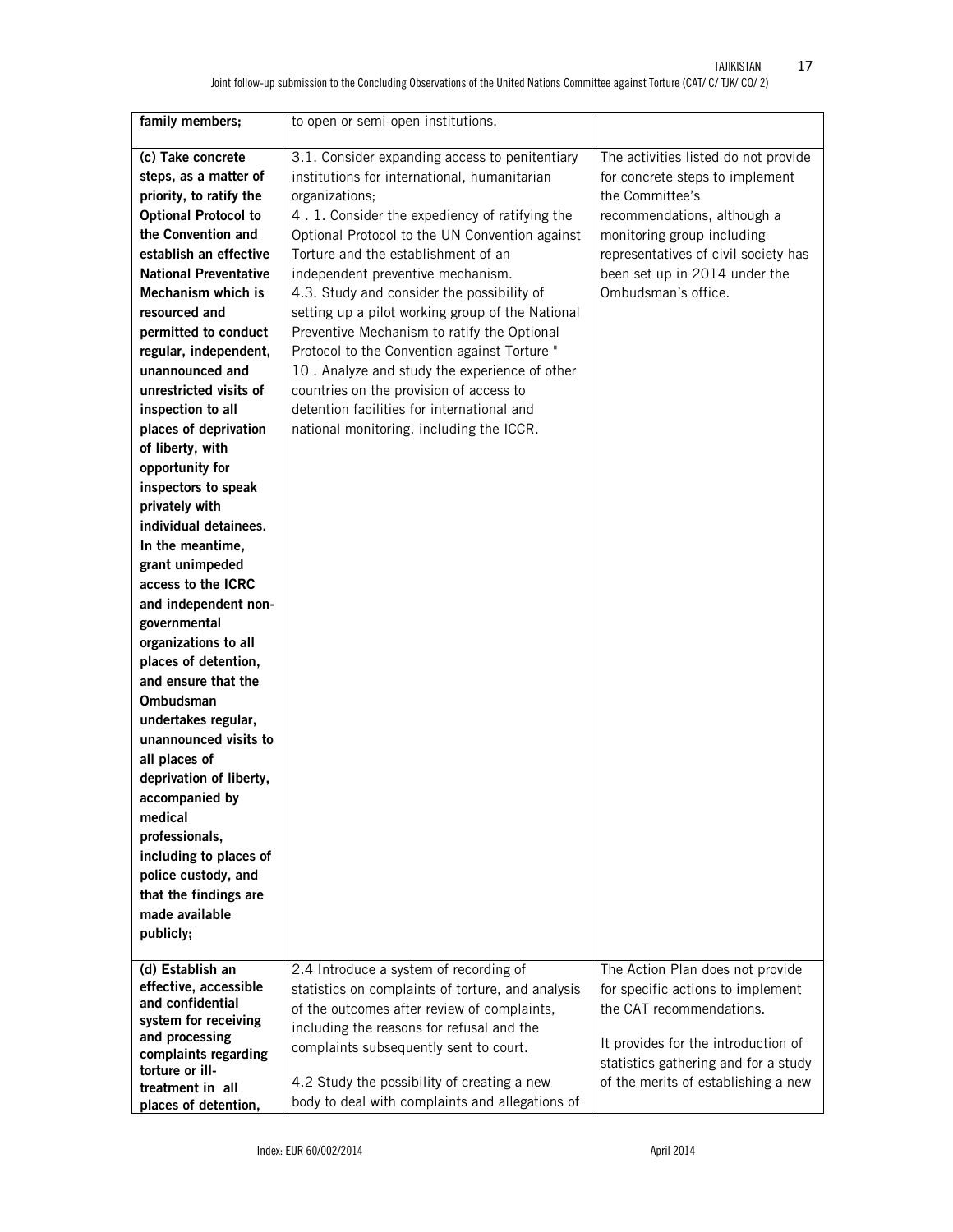Joint follow-up submission to the Concluding Observations of the United Nations Committee against Torture (CAT/ C/ TJK/ CO/ 2)

| and ensure that: (i)   | torture victims, or of vesting existing bodies | complaints mechanism.              |
|------------------------|------------------------------------------------|------------------------------------|
| every detainee has     | such powers.                                   |                                    |
| unimpeded and          |                                                | The Action plan does not address   |
| unsupervised access    |                                                | the CAT recommendations to take    |
| to the prosecutor      |                                                | immediate steps to ensure that     |
| upon request; (ii) all |                                                |                                    |
| complaints are         |                                                | complaints mechanisms are          |
| promptly, impartially  |                                                | accessible and that complaints are |
| and effectively        |                                                | promptly, impartially and          |
| investigated; (iii)    |                                                | effectively investigated and       |
| perpetrators are       |                                                | perpetrators punished              |
| punished with          |                                                | appropriately.                     |
| appropriate penalties; |                                                |                                    |
| and (iv) complainants  |                                                |                                    |
| do not suffer any      |                                                |                                    |
| reprisals:             |                                                |                                    |

# **ENDNOTES**

 $\ddot{\phantom{a}}$ 

<sup>i</sup> Tajikistani government report to Committee against Torture of 9 January 2013 CAT/C/TJK/CO/2/Add.1

ii CAT/C/TKL/CO/2/Add.1, 5 February 2014

iii See «Мониторинг доступа к информации организаций-членов Коалиции против пыток» for more information in Russian http://notorture.tj/reports/monitoring-dostupa-k-informacii-organizacii-chlenov-koalicii-po-borbe-s-pytkami

iv Articles 22.1 and 49.2 Criminal Procedural Code of Tajikistan and Article 18.1 Law "On procedures and detention conditions for suspects and defendants".

<sup>v</sup> Tajikistani government report to Committee against Torture CAT/C/TJK/CO/2/Add.1, paragraph 34.

vi See also the cases of Ismatullo Dodoev; and Sherik Karamhudoev in*Torture and other ill-treatment of people deprived of their liberty and deaths in custody.* Joint submission to the United Nations Human Rights Committee, for the 108th session, 8-26 July 2013 (AI Index: EUR 60/005/2013 June 2013) at <http://amnesty.org/en/library/asset/EUR60/005/2013/en>

vii See Amnesty International, Urgent Action Opposition member ill-treated in detention 315/13 (AI Index: EUR